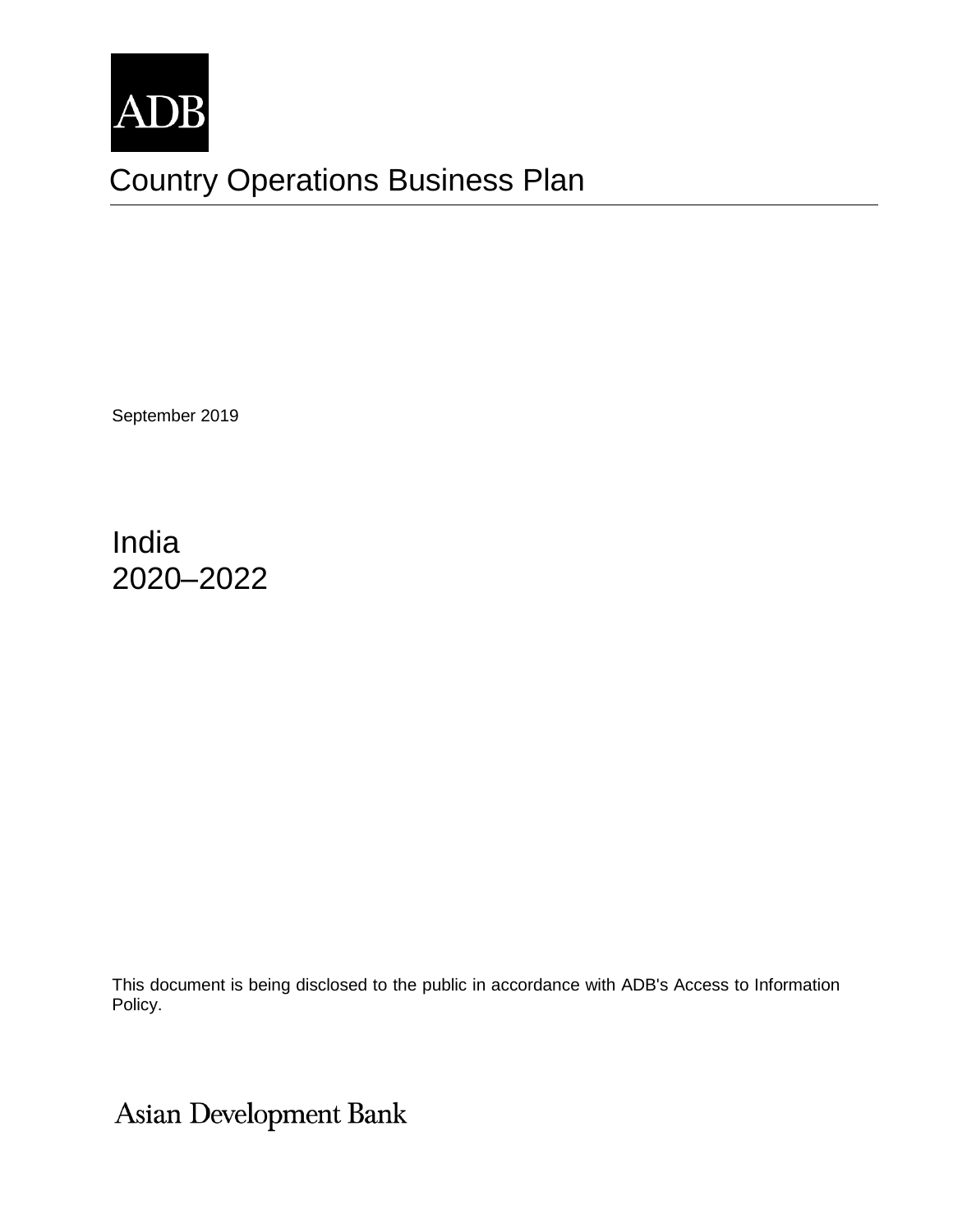#### **CURRENCY EQUIVALENTS**

(as of 26 July 2019)

| Currency unit | $\overline{\phantom{m}}$ | Indian rupee/s $(\xi)$ |
|---------------|--------------------------|------------------------|
| ₹1.00         | $=$                      | \$0.01448              |
| \$1.00        | $=$                      | ₹69.0611               |

#### **ABBREVIATIONS**

| ADB         | Asian Development Bank           |
|-------------|----------------------------------|
| <b>COBP</b> | country operations business plan |
| <b>CPS</b>  | country partnership strategy     |
| <b>PSM</b>  | public sector management         |
| RBL         | results-based lending            |
| TA          | technical assistance             |
|             |                                  |

#### **NOTE**

In this report, "\$" refers to United States dollars.

| <b>Vice-President</b><br><b>Director General</b><br><b>Director</b> | <b>Shixin Chen, Operations 1</b><br>Hun Kim, South Asia Department (SARD)<br>Kenichi Yokoyama, Country Director, India Resident Mission (INRM),<br><b>SARD</b> |
|---------------------------------------------------------------------|----------------------------------------------------------------------------------------------------------------------------------------------------------------|
| Team leader<br><b>Team members</b>                                  | Hoe Yun Jeong, Principal Country Specialist, INRM, SARD<br>Neeraja Kulkarni, Senior Programs Officer, INRM, SARD<br>Bhisma Rout, Programs Analyst, INRM, SARD  |

In preparing any country program or strategy, financing any project, or by making any designation of or reference to a particular territory or geographic area in this document, the Asian Development Bank does not intend to make any judgments as to the legal or other status of any territory or area.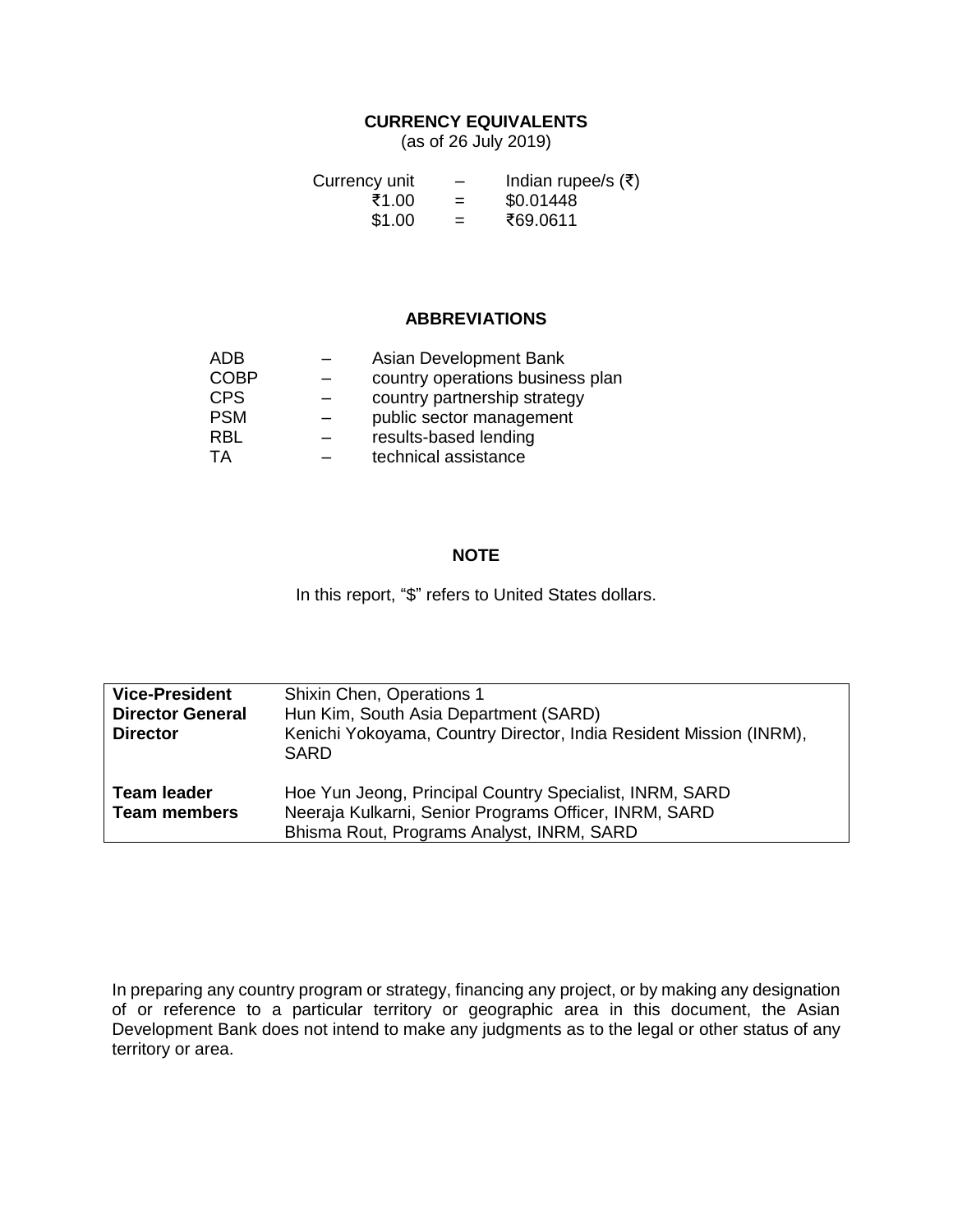### **CONTENTS**

| Ι.            | CONSISTENCY OF BUSINESS PLAN WITH COUNTRY PARTNERSHIP STRATEGY 1 |    |
|---------------|------------------------------------------------------------------|----|
| II.           | INDICATIVE RESOURCE PARAMETERS                                   | 1  |
| III.          | SUMMARY OF CHANGES TO LENDING AND NONLENDING PROGRAMS            | 2  |
|               | <b>APPENDIXES</b>                                                |    |
| $\mathbf 1$ . | <b>Country Assistance Results Areas</b>                          | 3  |
| 2.            | <b>List of Linked Documents</b>                                  | 5  |
| 3.            | Indicative Assistance Pipeline                                   | 6  |
| 4.            | Assistance Program for Current Year                              | 19 |
| 5.            | Indicative Knowledge Products and Events                         | 24 |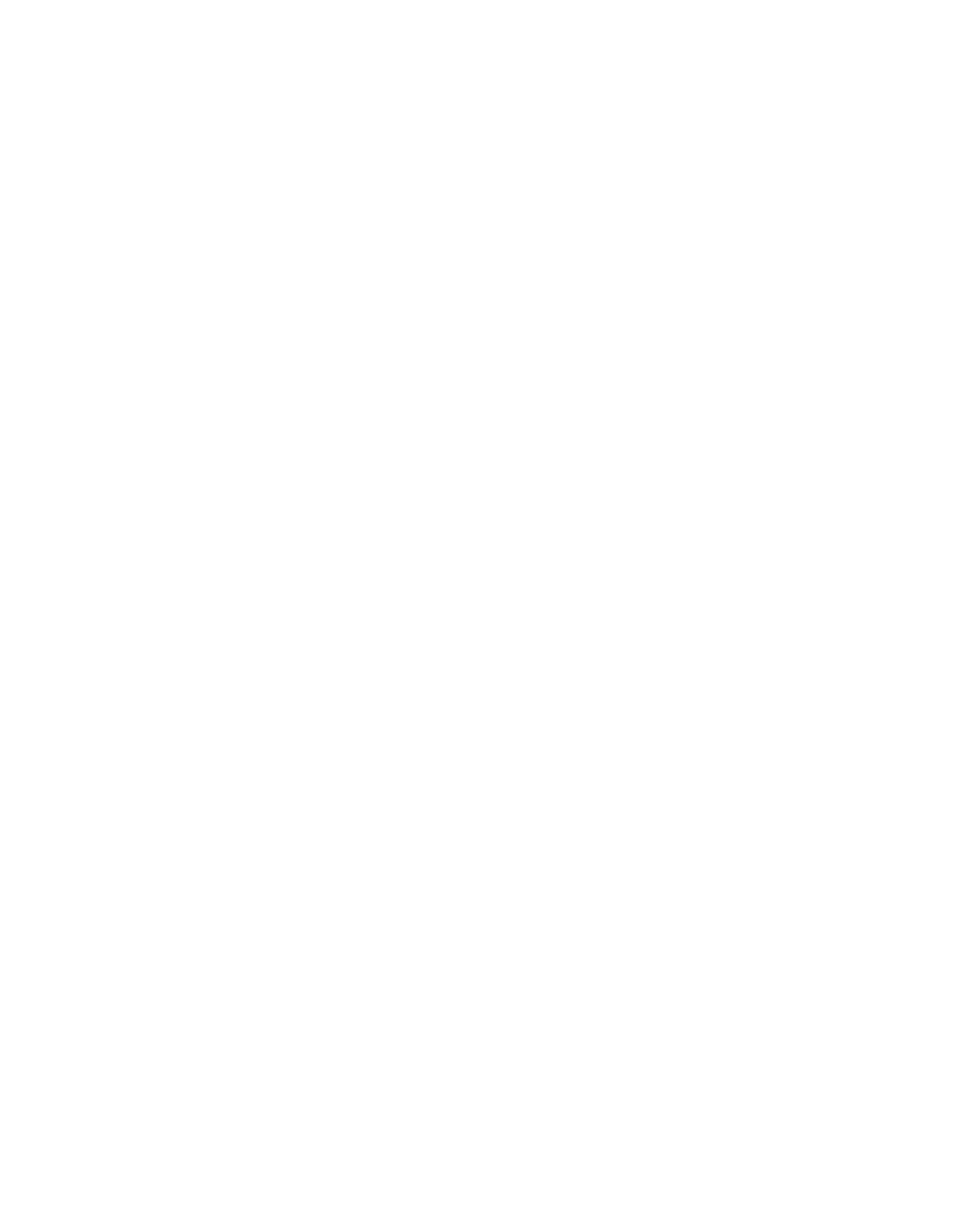#### <span id="page-4-0"></span>**I. CONSISTENCY OF BUSINESS PLAN WITH COUNTRY PARTNERSHIP STRATEGY**

1. The country operations business plan (COBP) for India, 2020–2022 is the third under the Asian Development Bank (ADB) country partnership strategy (CPS) for India, 2018–2022. The COBP is well aligned with the CPS, which aims to support India in accelerating its inclusive economic transformation. It operationalizes the CPS' three pillars: 1. boosting competitiveness to create jobs, 2. providing inclusive access to infrastructure networks and services, and 3. addressing climate change and increasing climate resilience. About 66% of the program will contribute to pillar 1, 65% to pillar 2, and 82% to pillar 3. Likewise, the COBP is oriented towards the CPS focus areas of enhancing economic corridors and engaging more with low-income states, with 23% of the program allocated for the development of the East Coast Economic Corridor, and 35% for supporting low-income states.

2. The six sectors of ADB operations in India—transport; energy; water and other urban infrastructure and services; agriculture, natural resources, and rural development; education and health; and finance and public sector management (PSM)—are the foundation for the COBP. The indicative program will also extend to social sectors such as education and health, as it attends to the seven operational priorities of ADB's Strategy 2030: addressing remaining poverty and reducing inequalities, accelerating gender equality, tackling climate change, making cities more livable, developing rural areas, strengthening governance, and fostering regional cooperation.<sup>1</sup>

3. The program also incorporates recent discussions and formulation of support, including through robust upstream analytical studies, to new focus areas of the Government of India, including road safety; micro, small, and medium-sized enterprises (MSMEs); drinking water supply; and corridor and logistics development.

#### **II. INDICATIVE RESOURCE PARAMETERS**

<span id="page-4-1"></span>4. India, a group B developing member country, is eligible for regular ordinary capital resources lending. The indicative resources available for commitment during 2020–2022 for sovereign operations total \$8.33 billion. Against this, the firm lending pipeline proposed in the COBP totals \$12.39 billion (Appendix 3, Table A3.1), representing an over-programming of 49%, in response to the government's request for an annual sovereign lending of at least \$3 billion and further scaling up, while ensuring high project readiness at entry and effective implementation.<sup>2</sup> Cofinancing and funding from other sources will be explored. In terms of sectoral allocation, transport accounts for 42%; water and other urban infrastructure and services 24%; energy 12%; agriculture, natural resources, and rural development 9%; PSM 7%; and education and health  $6\frac{6}{10}$ .<sup>3</sup>

5. The program endeavors to strike a balance between supporting relatively undeveloped states' needs for infrastructure, crucial economic and social services, and capacity building, and supporting the more advanced states' requirements for inclusive investments. It also seeks to help India to better cooperate and integrate with countries in the region, both as an ADB operational priority and a policy priority for India. Accordingly, the indicative lending pipeline covers a wide spectrum of regions, subsectors, and interventions. This presents a good opportunity to introduce more diversified lending instruments, leverage cofinancing resources, and phase assistance to balance resource commitment with resource availability. The program will (i) be complemented by ADB's private sector operations in India; and (ii) deliver integrated solutions that combine expertise across a range of sectors and themes, and through a mix of public and private sector operations in the spirit of the "One ADB" approach.

 $\overline{a}$ 

<sup>1</sup> ADB. 2018. *Strategy 2030: Achieving a Prosperous, Inclusive, Resilient, and Sustainable Asia and the Pacific.* Manila.

<sup>&</sup>lt;sup>2</sup> Final amount of commitment is subject to resource availability and project readiness.

<sup>3</sup> The Country Assistance Results Areas for each sector is detailed in Appendix 1.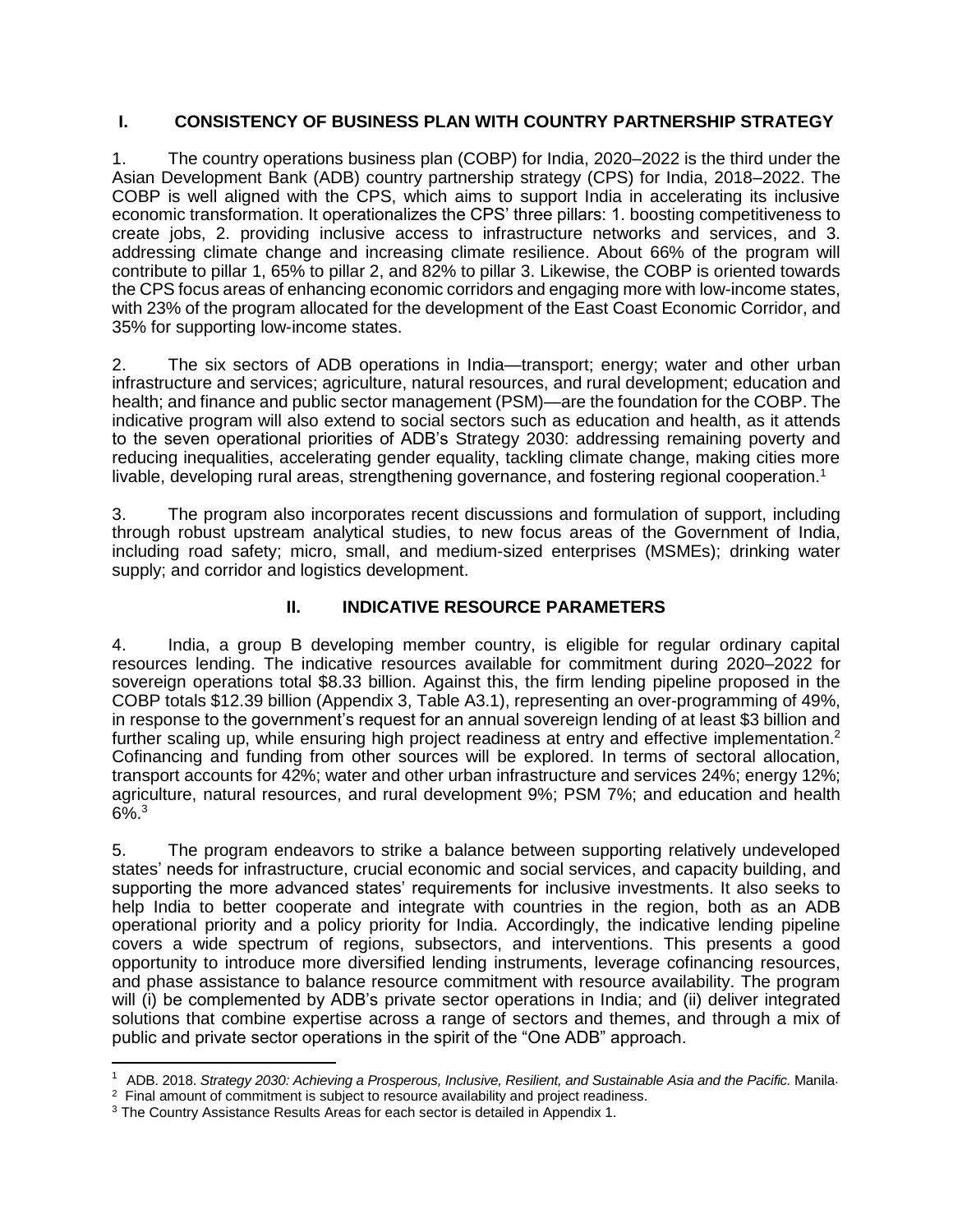6. ADB's nonsovereign operations will focus on innovative and inclusive infrastructure, and catalyze the development of the finance sector. Key areas of support will be transport, power, urban infrastructure, agribusiness, health, education, small and medium-sized enterprises, affordable housing, and financial inclusion. In addition to direct financing, private equity funds that operate in ADB's strategic priority areas will be supported. Where possible, synergy with sovereign operations will be maintained, and priority will be given to collaborating with other ADB departments for undertaking high-impact "One ADB" projects.

7. The technical assistance (TA) program is designed to facilitate the effective delivery of ADB financial assistance via project preparation, capacity building, and knowledge support. Further, the nonlending pipeline has been streamlined to the extent possible, clubbing together transaction TA projects for priority sectors to enable quick and flexible deployment of resources for preparation of multiple projects within the sector. The indicative assistance pipeline for lending and nonlending products and services for 2020-2022 are listed in Appendix 3, Table A3.3.

### **III. SUMMARY OF CHANGES TO LENDING AND NONLENDING PROGRAMS**

<span id="page-5-0"></span>8. The transport sector program is augmented and diversified beyond traditional transport projects, by including a results-based lending (RBL) project on road safety and a multimodal transport project in Maharashtra. Further additions to the program are metro-rail projects in Bangalore and Chennai, a sequel state highway project in Bihar, and a road sector project in Assam. A state highway project in Uttarakhand and the Tuticorin port project have been dropped.

9. Significant additions to the water and urban services program are the National Drinking Water Supply Improvement Program, and two projects in Tamil Nadu: inclusive urban housing, and stormwater drainage in Chennai. Previously proposed urban projects in Gujarat, a surface water project in Patiala City, and a water supply project in Bihar were dropped.

10. The energy sector program has four significant additions. Among these is a rural high voltage distribution system project in Maharashtra, and the Bangalore Smart Energy-Efficient Power Distribution Project, a "One ADB" project to be taken forward jointly by ADB's South Asia Department and Private Sector Operations Department. The two other projects are the Power Distribution Sector Improvement Project in Meghalaya and the Power Generation Upgradation and Distribution Reliability Improvement Project in Tripura.

11. The agriculture, natural resources, and rural development program is expanded by including a horticulture development project in Himachal Pradesh, which will be preceded by a project readiness financing facility, and follow-on loans including coastal protection and agribusiness projects in Maharashtra and water resources projects in Karnataka and Tamil Nadu. The Meghalaya rainwater harvesting project and Gujarat irrigation project have been withdrawn.

12. The human development program is also being expanded and diversified, following ADB's Strategy 2030, building on the experience of state-level skill projects and the national urban primary health project, to include a new school education program (RBL) and phase 2 of the Kerala Skills Development Program (RBL).

13. The PSM sector pipeline includes a state-level public finance management program in West Bengal, a major RBL for the development of MSMEs, and a PBL to support industrial corridor development.

14. The TA pipeline is aligned with the lending program, provides analytical and knowledge underpinning, and is streamlined by bringing in sectoral umbrella TA projects to enable a nimble response for assessing new investment financing possibilities.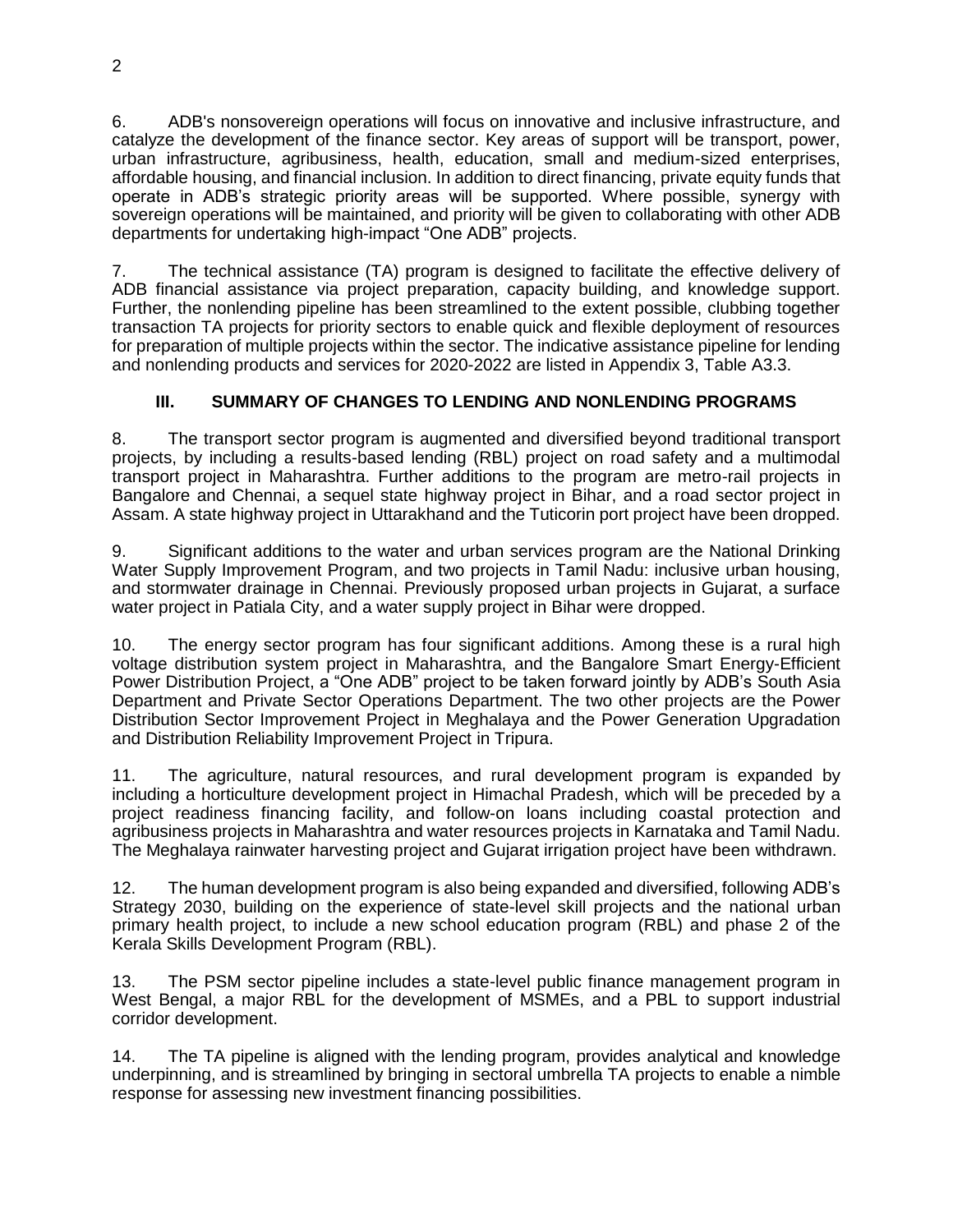### **COUNTRY ASSISTANCE RESULTS AREAS**

<span id="page-6-0"></span>

|                                                                                                                                                           |                                                                                                                                                                                                                                                                                                              | <b>ADB</b>                                                                                                   |                                                                                                                         |
|-----------------------------------------------------------------------------------------------------------------------------------------------------------|--------------------------------------------------------------------------------------------------------------------------------------------------------------------------------------------------------------------------------------------------------------------------------------------------------------|--------------------------------------------------------------------------------------------------------------|-------------------------------------------------------------------------------------------------------------------------|
| <b>Key Country Development Outcomes</b><br>that ADB Contributes to                                                                                        | <b>Key Areas of Assistance</b>                                                                                                                                                                                                                                                                               | <b>Indicative Resources Available</b><br>for Commitment in 2020-2022                                         | <b>Changes from Last</b><br><b>COBP</b>                                                                                 |
| 1. Transport                                                                                                                                              |                                                                                                                                                                                                                                                                                                              |                                                                                                              |                                                                                                                         |
| Better connectivity between domestic and<br>international markets<br>Better connectivity in rural and urban<br>areas                                      | Railway infrastructure, including signaling, and<br>systems; expressways; national highways; provincial,<br>district, and rural roads; ports; urban transport; urban<br>transport planning and reforms; PPPs; and<br>multimodal transport facilities                                                         | Amount: \$5.198 billion (regular<br>OCR) and \$1.250 billion<br>(cofinancing)<br>Share of COBP envelope: 42% | "signaling and<br>systems" have been<br>added as key areas of<br>assistance, and "rolling<br>stock" has been<br>removed |
| Environmentally sustainable transport<br>system                                                                                                           |                                                                                                                                                                                                                                                                                                              |                                                                                                              |                                                                                                                         |
| Job creation and income-earning<br>opportunities improved                                                                                                 |                                                                                                                                                                                                                                                                                                              |                                                                                                              |                                                                                                                         |
| 2. Water and Other Urban Infrastructure and Services                                                                                                      |                                                                                                                                                                                                                                                                                                              |                                                                                                              |                                                                                                                         |
| Improved supply of drinking water,<br>sanitation, and waste management<br>services<br>Healthier population                                                | Drinking water system, sanitation systems, industrial<br>wastewater, wastewater management, tariff policy<br>and sector development, urban governance, urban<br>planning, urban environmental policies, smart cities,<br>and PPPs                                                                            | Amount: \$3.014 billion (regular<br>OCR)<br>Share of COBP envelope: 24%                                      | No change                                                                                                               |
| Improved job creation and income-earning<br>opportunities                                                                                                 |                                                                                                                                                                                                                                                                                                              |                                                                                                              |                                                                                                                         |
| 3. Energy                                                                                                                                                 |                                                                                                                                                                                                                                                                                                              |                                                                                                              |                                                                                                                         |
| Greater availability and reliability of<br>energy supply<br>Higher efficiency and carbon mitigation<br>through power generation from renewable<br>sources | Strengthening and loss reduction of electric power<br>transmission and distribution network, capacity<br>development of state utilities, renewable energy,<br>energy efficiency, cross-border power transmission<br>lines and gas pipelines, and an enabling environment<br>for private sector participation | Amount: \$1.433 billion (regular<br>OCR) and \$46 million<br>(cofinancing)<br>Share of COBP envelope: 12%    | No change                                                                                                               |
| Improved job creation and income-earning<br>opportunities                                                                                                 |                                                                                                                                                                                                                                                                                                              |                                                                                                              |                                                                                                                         |
| 4. Agriculture, Natural Resources, and Rural Development                                                                                                  |                                                                                                                                                                                                                                                                                                              |                                                                                                              |                                                                                                                         |
| Improved agriculture productivity and rural<br>incomes                                                                                                    | Farm production enhancement, agribusiness, crop<br>and non-crop value chain infrastructure and<br>investments, surface and groundwater irrigation,                                                                                                                                                           | Amount: \$1.141 billion (regular<br>OCR)                                                                     | No change                                                                                                               |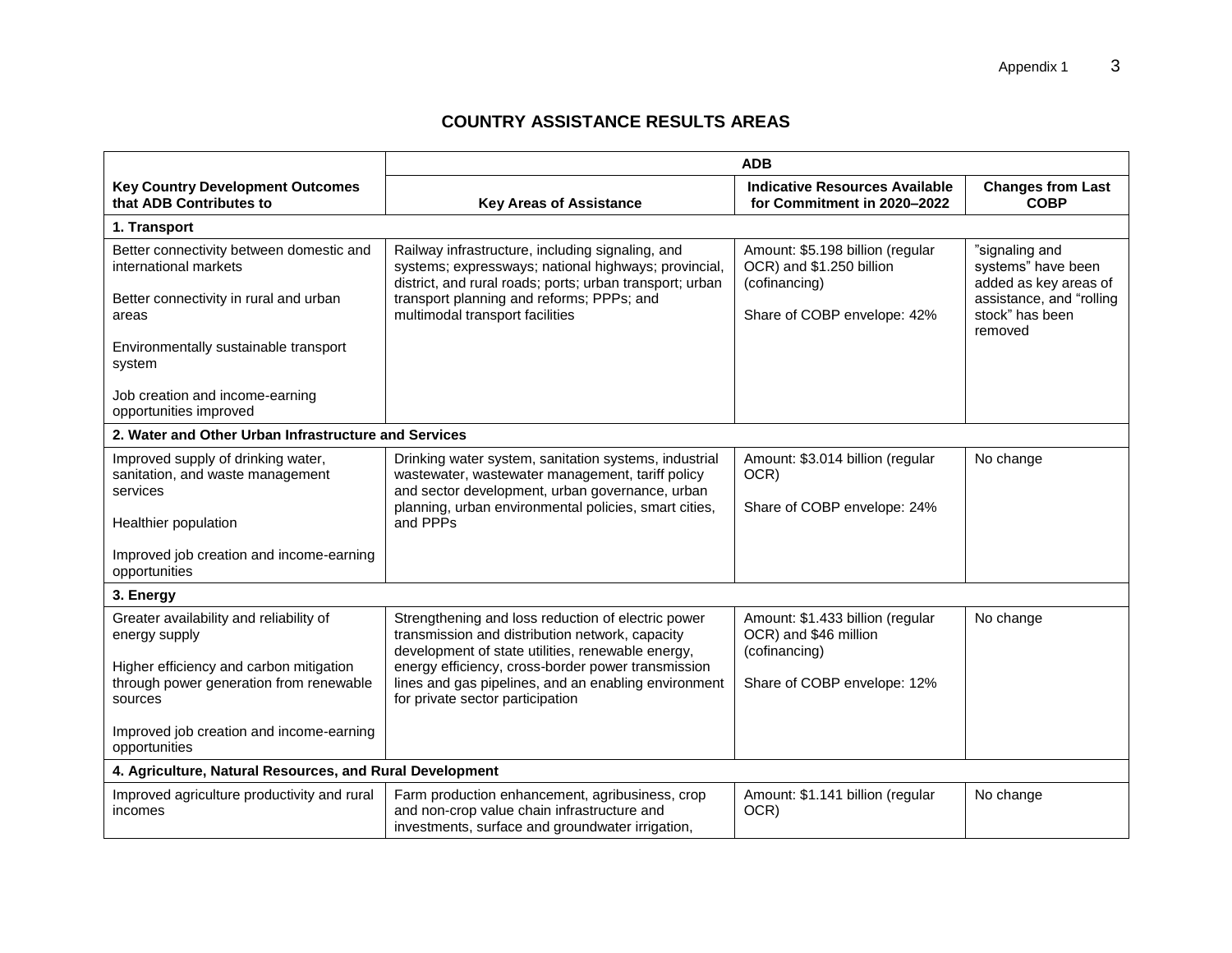|                                                                    | <b>ADB</b>                                                                                                                                                                                                                               |                                                                      |                                                                                                                                                                                 |  |  |  |  |  |  |  |
|--------------------------------------------------------------------|------------------------------------------------------------------------------------------------------------------------------------------------------------------------------------------------------------------------------------------|----------------------------------------------------------------------|---------------------------------------------------------------------------------------------------------------------------------------------------------------------------------|--|--|--|--|--|--|--|
| <b>Key Country Development Outcomes</b><br>that ADB Contributes to | <b>Key Areas of Assistance</b>                                                                                                                                                                                                           | Indicative Resources Available<br>for Commitment in 2020-2022        | <b>Changes from Last</b><br><b>COBP</b>                                                                                                                                         |  |  |  |  |  |  |  |
| Improved water management efficiency                               | irrigation systems management, flood protection,<br>flood risk management, ecosystem management,<br>marine ecosystem and coastal resources, PPPs,<br>improved basin water management, and improved<br>water use efficiency in irrigation | Share of COBP envelope: 9%                                           |                                                                                                                                                                                 |  |  |  |  |  |  |  |
| 5. Public-Sector Management                                        |                                                                                                                                                                                                                                          |                                                                      |                                                                                                                                                                                 |  |  |  |  |  |  |  |
| Efficient use of public finances                                   | Public expenditure and fiscal management, revenue<br>mobilization, reforms, and restructuring                                                                                                                                            | Amount: \$806 million (OCR)<br>Share of COBP envelope: 7%            | No change                                                                                                                                                                       |  |  |  |  |  |  |  |
| 6. Education                                                       |                                                                                                                                                                                                                                          |                                                                      |                                                                                                                                                                                 |  |  |  |  |  |  |  |
| Improved employability and productivity of<br>growing workforce    | Enhanced technical and vocational education and<br>training; support to education; PPPs; industry<br>engagement; and strengthening of assessment,<br>certification, and monitoring of results                                            | Amount: \$600 million (regular<br>OCR)<br>Share of COBP envelope: 4% | "support to education"<br>has been added as a<br>key area of assistance<br>and "introduction of<br>vocational education in<br>high schools and<br>colleges" has been<br>dropped |  |  |  |  |  |  |  |
| 7. Health                                                          |                                                                                                                                                                                                                                          |                                                                      |                                                                                                                                                                                 |  |  |  |  |  |  |  |
| Healthier population                                               | Health system development to improve urban health<br>care                                                                                                                                                                                | Amount: \$200 million (regular<br>OCR)                               | No change                                                                                                                                                                       |  |  |  |  |  |  |  |
|                                                                    |                                                                                                                                                                                                                                          | Share of COBP envelope: 2%                                           |                                                                                                                                                                                 |  |  |  |  |  |  |  |

ADB = Asian Development Bank, COBP = country operations business plan, OCR = ordinary capital resources, PPP = public–private partnership. Source: Asian Development Bank estimates.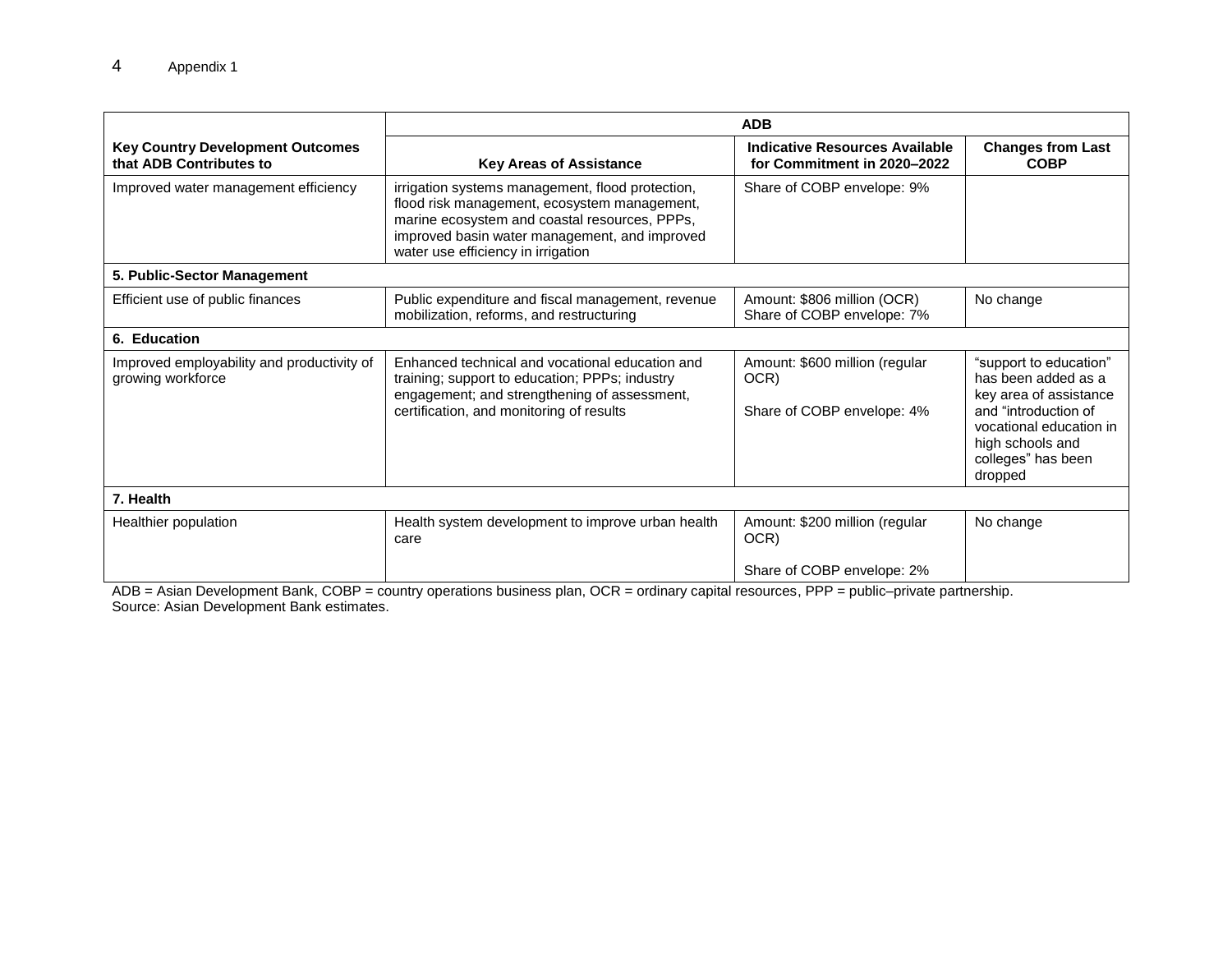# **LIST OF LINKED DOCUMENTS**

<http://www.adb.org/Documents/COBP/?id=IND-2020>

<span id="page-8-0"></span>1. Portfolio at a Glance: India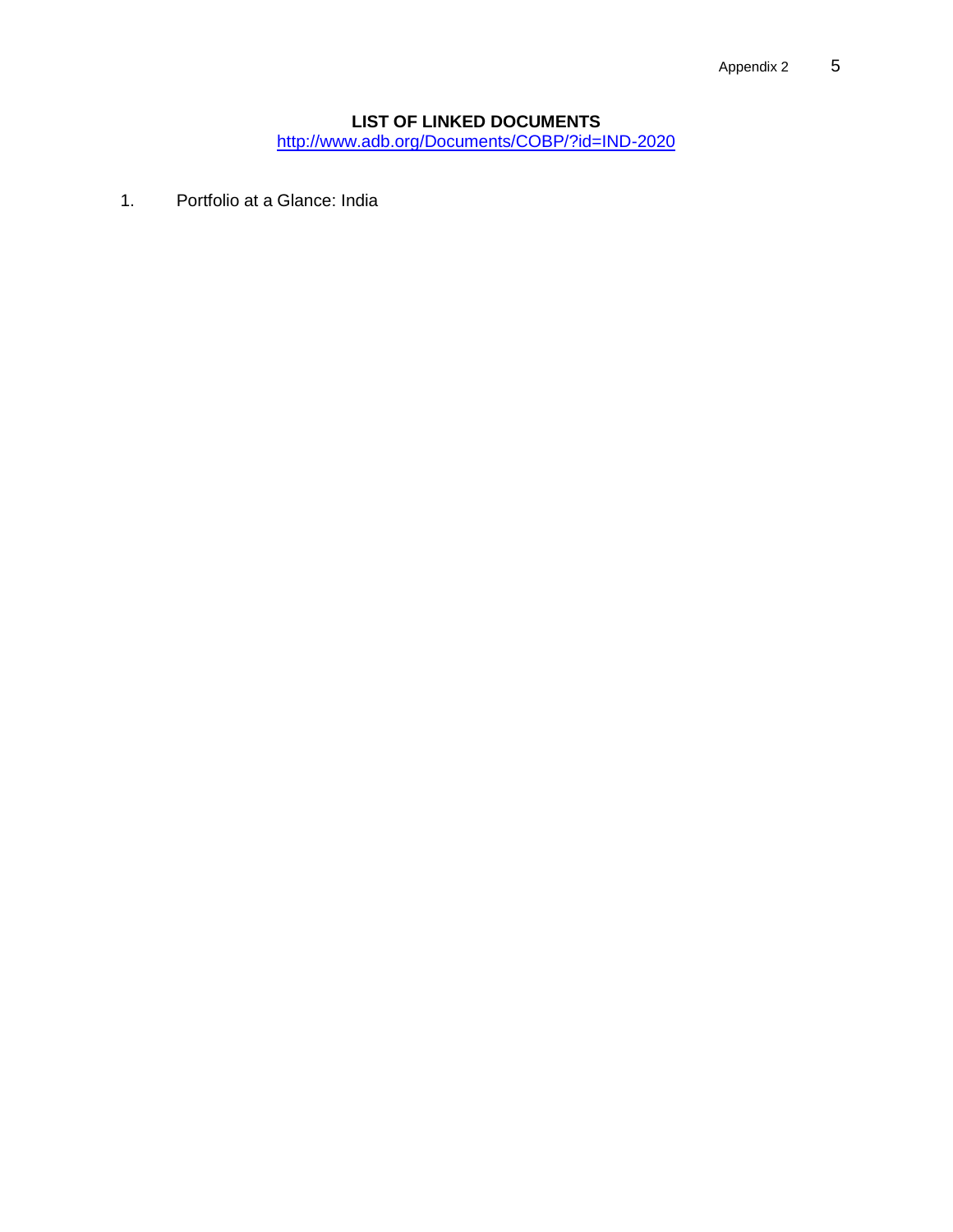### **INDICATIVE ASSISTANCE PIPELINE**

# **Table A3.1: Indicative Lending Products, 2020–2022**

<span id="page-9-0"></span>

|                                                                                                               |               |                                    |                                             |                 | Year               |              |                       |            |                          |              |       |                                  |
|---------------------------------------------------------------------------------------------------------------|---------------|------------------------------------|---------------------------------------------|-----------------|--------------------|--------------|-----------------------|------------|--------------------------|--------------|-------|----------------------------------|
|                                                                                                               |               |                                    |                                             |                 | of<br><b>TRTA/</b> |              |                       |            | <b>ADB</b><br><b>ADF</b> |              |       | Co-                              |
| <b>Project/Program Name</b>                                                                                   | <b>Sector</b> | <b>Poverty</b><br><b>Targeting</b> | <b>Operational</b><br>Priority <sup>a</sup> | <b>Division</b> | <b>PRF</b>         | <b>Total</b> | Regular<br><b>OCR</b> | <b>COL</b> | <b>Grants</b>            | <b>Total</b> | Gov't | finance                          |
| <b>2020 Firm</b>                                                                                              |               |                                    |                                             |                 |                    |              |                       |            |                          |              |       |                                  |
| 1. Himachal Pradesh<br>Horticulture<br>Development Project<br>(PRF)                                           | <b>ANR</b>    | GI                                 | OP1, OP2,<br>OP3, OP5,<br>OP <sub>6</sub>   | <b>SAER</b>     |                    | 10.0         | 10.0                  | 0.0        | 0.0                      | 10.0         | 0.0   | 0.0                              |
| 2. Scaling Up Demand<br>Side Energy<br><b>Efficiency Sector</b><br>Project                                    | <b>ENE</b>    | GI                                 | OP3, OP6                                    | <b>SAEN</b>     | 2020               | 592.0        | 250.0                 | 0.0        | 0.0                      | 250.0        | 296.0 | 46.0<br>(CTF)                    |
| 3. Uttar Pradesh Power<br><b>Distribution Network</b><br><b>Rehabilitation Project</b>                        | ENE           | GI                                 | OP1, OP2,<br>OP3, OP5,<br>OP <sub>6</sub>   | <b>SAEN</b>     | 2017               | 670.0        | 430.0                 | 0.0        | 0.0                      | 430.0        | 240.0 | 0.0                              |
| 4. West Bengal Public<br>Finance Management<br>Reforms Program<br>(PBL)                                       | <b>PSM</b>    | GI                                 | OP <sub>6</sub>                             | <b>SAPF</b>     | 2020               | 79.3         | 55.5                  | 0.0        | 0.0                      | 55.5         | 23.8  | 0.0                              |
| 5. Bangaluru Metro Rail<br>Project                                                                            | <b>TRA</b>    | GI                                 | OP2, OP3,<br>OP4, OP6                       | <b>SATC</b>     | 2019               | 714.3        | 500.0                 | 0.0        | 0.0                      | 500.0        | 214.3 | 0.0                              |
| 6. Chennai Metro Rail<br>Project - Line 3                                                                     | <b>TRA</b>    | GI                                 | OP2, OP3,<br>OP4, OP6                       | <b>SATC</b>     | 2020               | 714.3        | 500.0                 | 0.0        | 0.0                      | 500.0        | 214.3 | 0.0                              |
| 7. Delhi-Meerut<br><b>Regional Rapid</b><br><b>Transit System</b><br><b>Investment Program</b><br>(tranche 1) | <b>TRA</b>    | GI                                 | OP2, OP3,<br>OP4, OP6                       | <b>SATC</b>     | 2018               | 1,700.0      | 350.0                 | 0.0        | $0.0\,$                  | 350.0        | 350.0 | 1,000.0<br>(K-<br>EXIM,<br>AIIB) |
| 8. Maharashtra State<br>Road Improvement<br>Project                                                           | <b>TRA</b>    | GI                                 | OP1, OP2,<br>OP3, OP5,<br>OP <sub>6</sub>   | <b>SATC</b>     | 2019               | 280.0        | 195.0                 | 0.0        | 0.0                      | 195.0        | 85.0  | 0.0                              |
| 9. State Road Safety<br>Incentive Program<br>(RBL)                                                            | <b>TRA</b>    | GI                                 | OP2, OP4,<br>OP <sub>6</sub>                | <b>SATC</b>     | 2020               | 1,000.0      | 500.0                 | 0.0        | 0.0                      | 500.0        | 500.0 | 0.0                              |
| 10. South Asia<br>Subregional<br>Economic<br><b>Cooperation Road</b><br>Connectivity                          | <b>TRA</b>    | GI                                 | OP1, OP3,<br>OP5, OP7                       | <b>SATC</b>     |                    | 100.0        | 50.0                  | 0.0        | 0.0                      | 50.0         | 50.0  | 0.0                              |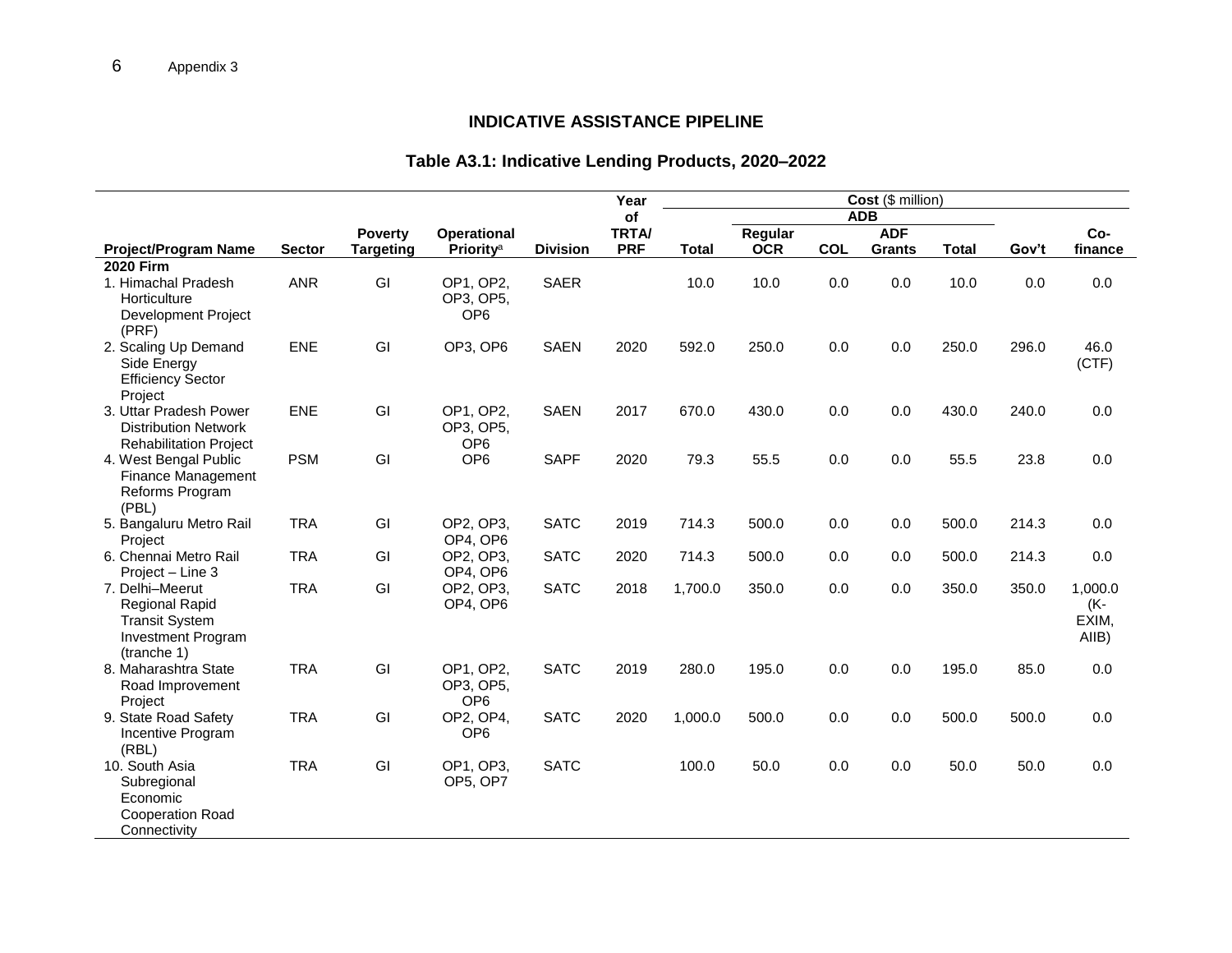|                                                                                                |                    |                                    |                                             |                 | Year                       |              |                       |            | Cost (\$ million)           |              |         |                |
|------------------------------------------------------------------------------------------------|--------------------|------------------------------------|---------------------------------------------|-----------------|----------------------------|--------------|-----------------------|------------|-----------------------------|--------------|---------|----------------|
|                                                                                                |                    |                                    |                                             |                 | of                         |              |                       |            | <b>ADB</b>                  |              |         |                |
| <b>Project/Program Name</b>                                                                    | <b>Sector</b>      | <b>Poverty</b><br><b>Targeting</b> | <b>Operational</b><br>Priority <sup>a</sup> | <b>Division</b> | <b>TRTA/</b><br><b>PRF</b> | <b>Total</b> | Regular<br><b>OCR</b> | <b>COL</b> | <b>ADF</b><br><b>Grants</b> | <b>Total</b> | Gov't   | Co-<br>finance |
| <b>Investment Program</b>                                                                      |                    |                                    |                                             |                 |                            |              |                       |            |                             |              |         |                |
| (tranche 3)                                                                                    |                    |                                    |                                             |                 |                            |              |                       |            |                             |              |         |                |
| 11. Sikkim Major District<br>Roads Project (PRF)                                               | <b>TRA</b>         | GI                                 | OP1, OP2,<br>OP3, OP5,<br>OP <sub>6</sub>   | <b>SATC</b>     |                            | 10.0         | 10.0                  | 0.0        | 0.0                         | 10.0         | 0.0     | 0.0            |
| 12. Jharkhand Urban<br>Resilience and<br>Livability Improvement<br>Project                     | <b>WUS</b>         | GI                                 | OP1, OP2,<br>OP3, OP4,<br>OP <sub>6</sub>   | SAUW            | 2019                       | 250.0        | 175.0                 | 0.0        | 0.0                         | 175.0        | 75.0    | 0.0            |
| 13. Madhya Pradesh<br><b>Urban Services</b><br>Improvement<br>Investment Project,<br>Phase 2   | <b>WUS</b>         | GI                                 | OP1, OP2,<br>OP3, OP4,<br>OP <sub>6</sub>   | <b>SAUW</b>     | 2017                       | 430.0        | 300.0                 | 0.0        | 0.0                         | 300.0        | 130.0   | 0.0            |
| 14. Rajasthan<br>Secondary Town<br>Development<br><b>Investment Project</b>                    | <b>WUS</b>         | GI                                 | OP1, OP2,<br>OP3, OP4,<br>OP <sub>6</sub>   | <b>SAUW</b>     | 2017                       | 714.3        | 500.0                 | 0.0        | 0.0                         | 500.0        | 214.3   | 0.0            |
| 15. Visakhapatnam-<br>Chennai Industrial<br><b>Corridor Development</b><br>Program (tranche 2) | WUS,<br><b>TRA</b> | GI                                 | OP2, OP3,<br>OP4, OP6,<br>OP7               | <b>SAUW</b>     | 2016                       | 364.3        | 255.0                 | 0.0        | 0.0                         | 255.0        | 109.3   | 0.0            |
| <b>Total (2020 firm)</b>                                                                       |                    |                                    |                                             |                 |                            | 7,628.5      | 4,080.5               | 0.0        | 0.0                         | 4,080.5      | 2,502.0 | 1,046.0        |
| 2020 Standby<br>1. Ara Canal Water<br>Productivity<br>Improvement Project                      | <b>ANR</b>         | GI                                 | OP1, OP2,<br>OP3, OP5,<br>OP <sub>6</sub>   | <b>SAER</b>     | 2018                       | 492.0        | 341.0                 | 0.0        | 0.0                         | 341.0        | 151.0   | 0.0            |
| 2. Maharashtra<br><b>Agribusiness Network</b><br>Project                                       | <b>ANR</b>         | GI                                 | OP1, OP2,<br>OP5, OP6                       | <b>SAER</b>     | 2019                       | 142.9        | 100.0                 | 0.0        | 0.0                         | 100.0        | 42.9    | 0.0            |
| 3. Supporting School<br><b>Education Program</b><br>(RBL)                                      | EDU                | GI                                 | OP1, OP2,<br>OP <sub>6</sub>                | <b>SAHS</b>     | 2019                       | 1,000.0      | 500.0                 | 0.0        | 0.0                         | 500.0        | 500.0   | 0.0            |
| 4. Meghalaya Power<br><b>Distribution Sector</b><br><b>Improvement Project</b>                 | <b>ENE</b>         | GI                                 | OP1, OP2,<br>OP3, OP4,<br>OP5, OP6          | <b>SAEN</b>     | 2019                       | 165.7        | 132.5                 | 0.0        | 0.0                         | 132.5        | 33.2    | 0.0            |
| 5. Tripura Power<br>Generation<br>Upgradation and                                              | <b>ENE</b>         | GI                                 | OP1, OP2,<br>OP3, OP5,<br>OP <sub>6</sub>   | <b>SAEN</b>     | 2019                       | 275.0        | 220.0                 | 0.0        | 0.0                         | 220.0        | 55.0    | 0.0            |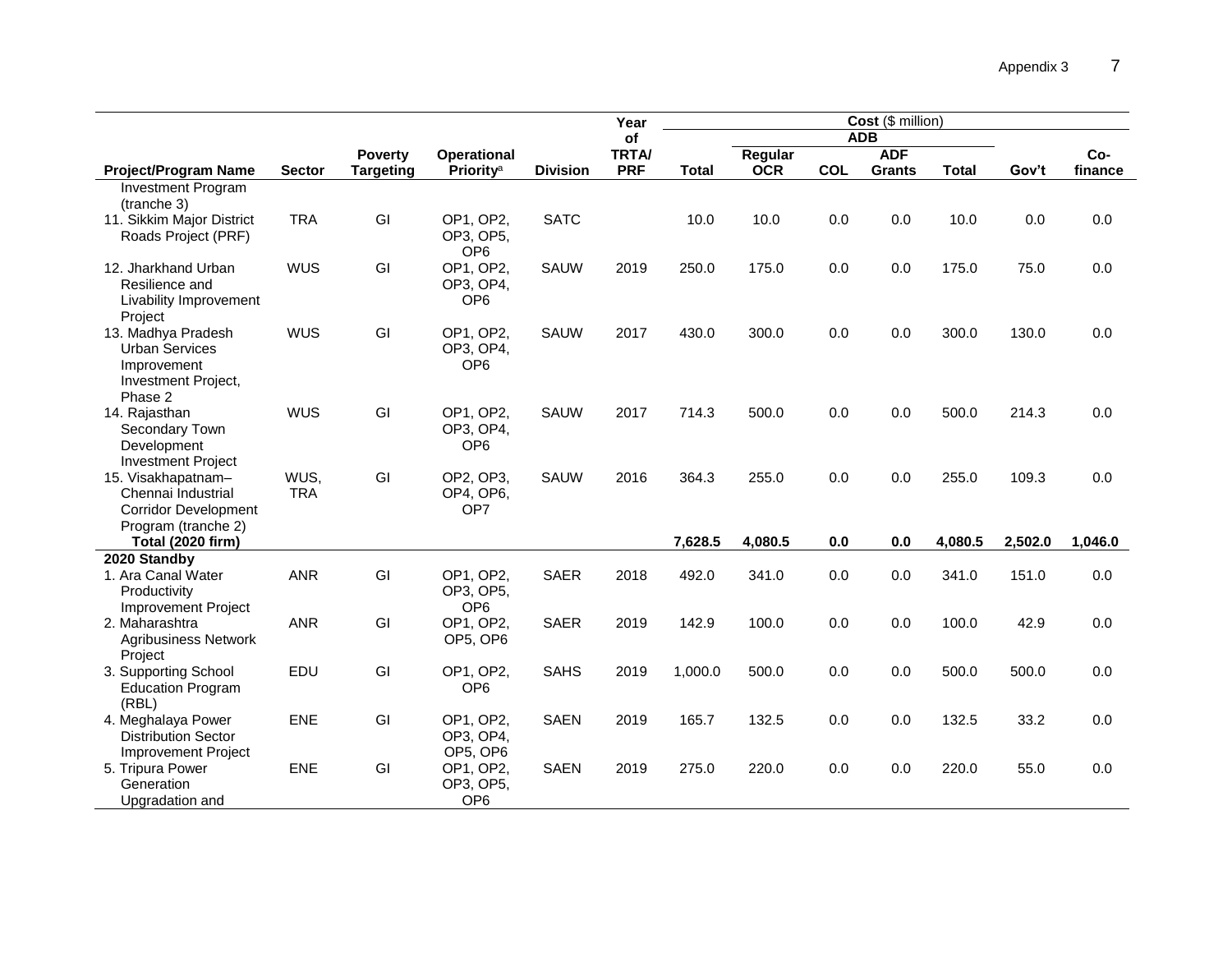|                                                                |               |                  |                        |                 | Year                       |         |                       |            | Cost (\$ million) |         |         |         |
|----------------------------------------------------------------|---------------|------------------|------------------------|-----------------|----------------------------|---------|-----------------------|------------|-------------------|---------|---------|---------|
|                                                                |               |                  |                        |                 | of                         |         |                       |            | <b>ADB</b>        |         |         |         |
|                                                                |               | <b>Poverty</b>   | Operational            |                 | <b>TRTA/</b><br><b>PRF</b> |         | Regular<br><b>OCR</b> | <b>COL</b> | <b>ADF</b>        |         | Gov't   | Co-     |
| <b>Project/Program Name</b><br><b>Distribution Reliability</b> | <b>Sector</b> | <b>Targeting</b> | Priority <sup>a</sup>  | <b>Division</b> |                            | Total   |                       |            | <b>Grants</b>     | Total   |         | finance |
| Improvement Project                                            |               |                  |                        |                 |                            |         |                       |            |                   |         |         |         |
| 6. Uttarakhand                                                 | ENE           | GI               | OP1, OP2,              | <b>SAEN</b>     | 2019                       | 250.0   | 200.0                 | 0.0        | 0.0               | 200.0   | 50.0    | 0.0     |
| Transmission                                                   |               |                  | OP3, OP4,              |                 |                            |         |                       |            |                   |         |         |         |
| Strengthening and                                              |               |                  | OP <sub>5</sub>        |                 |                            |         |                       |            |                   |         |         |         |
| <b>Distribution</b>                                            |               |                  |                        |                 |                            |         |                       |            |                   |         |         |         |
| Improvement Project                                            |               |                  |                        |                 |                            |         |                       |            |                   |         |         |         |
| 7. Comprehensive                                               | <b>HLT</b>    | GI               | OP1, OP2,              | <b>SAHS</b>     | 2015                       | 400.0   | 200.0                 | 0.0        | 0.0               | 200.0   | 200.0   | 0.0     |
| <b>Primary Health Care</b>                                     |               |                  | OP4, OP6               |                 |                            |         |                       |            |                   |         |         |         |
| Program in Urban                                               |               |                  |                        |                 |                            |         |                       |            |                   |         |         |         |
| Areas (RBL)<br>8. Micro, Small, and                            | <b>PSM</b>    | GI               | OP1, OP4,              | <b>SAPF</b>     | 2020                       | 500.0   | 250.0                 | 0.0        | 0.0               | 250.0   | 250.0   | 0.0     |
| Medium-Sized                                                   |               |                  | OP5, OP6               |                 |                            |         |                       |            |                   |         |         |         |
| Enterprises                                                    |               |                  |                        |                 |                            |         |                       |            |                   |         |         |         |
| <b>Development Project</b>                                     |               |                  |                        |                 |                            |         |                       |            |                   |         |         |         |
| (RBL)                                                          |               |                  |                        |                 |                            |         |                       |            |                   |         |         |         |
| 9. Bihar State Highways                                        | <b>TRA</b>    | GI               | OP1, OP2,              | <b>SATC</b>     | 2019                       | 470.0   | 329.0                 | 0.0        | 0.0               | 329.0   | 141.0   | 0.0     |
| III Project, Phase 2                                           |               |                  | OP3, OP5,              |                 |                            |         |                       |            |                   |         |         |         |
|                                                                |               |                  | OP <sub>6</sub>        |                 |                            |         |                       |            |                   |         |         |         |
| 10. Tamil Nadu Industrial<br><b>Connectivity Project</b>       | <b>TRA</b>    | GI               | OP1, OP3,<br>OP4, OP5, | <b>SATC</b>     | 2019                       | 691.5   | 484.0                 | 0.0        | 0.0               | 484.0   | 207.5   | 0.0     |
|                                                                |               |                  | OP7                    |                 |                            |         |                       |            |                   |         |         |         |
| 11. Andhra Pradesh                                             | <b>WUS</b>    | GI               | OP2, OP3,              | SAUW            | 2019                       | 214.3   | 150.0                 | 0.0        | 0.0               | 150.0   | 64.3    | 0.0     |
| <b>Rural Water Supply</b>                                      |               |                  | OP5, OP6               |                 |                            |         |                       |            |                   |         |         |         |
| Project                                                        |               |                  |                        |                 |                            |         |                       |            |                   |         |         |         |
| 12. Inclusive, Resilient,                                      | <b>WUS</b>    | GI               | OP1, OP2,              | <b>SAUW</b>     | 2019                       | 214.3   | 150.0                 | 0.0        | 0.0               | 150.0   | 64.3    | 0.0     |
| and Sustainable                                                |               |                  | OP3, OP4,              |                 |                            |         |                       |            |                   |         |         |         |
| Housing for Urban                                              |               |                  | OP <sub>6</sub>        |                 |                            |         |                       |            |                   |         |         |         |
| Poor in Tamil Nadu<br>13. Smart City Projects                  | <b>WUS</b>    | GI               | OP1, OP3,              | <b>SAUW</b>     | 2019                       | 76.9    | 61.5                  | 0.0        | 0.0               | 61.5    | 15.4    | 0.0     |
| in Agartala City                                               |               |                  | OP4, OP7               |                 |                            |         |                       |            |                   |         |         |         |
| <b>Total (2020)</b>                                            |               |                  |                        |                 |                            | 4,892.6 | 3,118.0               | 0.0        | 0.0               | 3,118.0 | 1,774.6 | 0.0     |
| standby)                                                       |               |                  |                        |                 |                            |         |                       |            |                   |         |         |         |
| <b>2021 Firm</b>                                               |               |                  |                        |                 |                            |         |                       |            |                   |         |         |         |
| 1. Ara Canal Water                                             | <b>ANR</b>    | GI               | OP1, OP2,              | <b>SAER</b>     | 2018                       | 492.0   | 341.0                 | 0.0        | 0.0               | 341.0   | 151.0   | 0.0     |
| Productivity                                                   |               |                  | OP3, OP5,              |                 |                            |         |                       |            |                   |         |         |         |
| <b>Improvement Project</b>                                     |               |                  | OP <sub>6</sub>        |                 |                            |         |                       |            |                   |         |         |         |
| 2. Maharashtra<br><b>Agribusiness Network</b>                  | <b>ANR</b>    | GI               | OP1. OP2.<br>OP5, OP6  | <b>SAER</b>     | 2019                       | 142.9   | 100.0                 | 0.0        | 0.0               | 100.0   | 42.9    | 0.0     |
| Project                                                        |               |                  |                        |                 |                            |         |                       |            |                   |         |         |         |
|                                                                |               |                  |                        |                 |                            |         |                       |            |                   |         |         |         |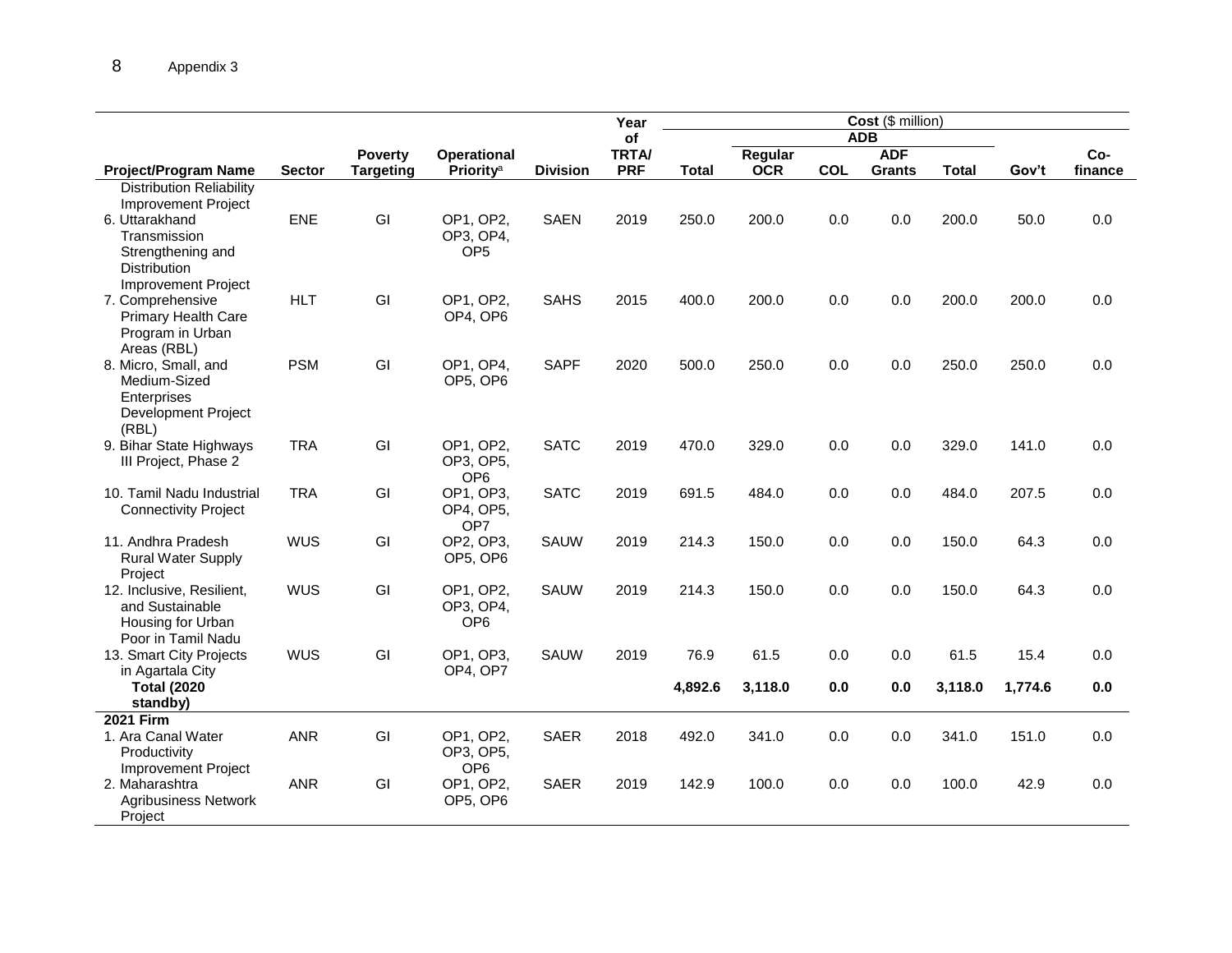|                                                                                                             |               |                                    |                                             |                 | Year                       |         |                       |            | Cost (\$ million)           |       |       |                |
|-------------------------------------------------------------------------------------------------------------|---------------|------------------------------------|---------------------------------------------|-----------------|----------------------------|---------|-----------------------|------------|-----------------------------|-------|-------|----------------|
|                                                                                                             |               |                                    |                                             |                 | of                         |         |                       |            | <b>ADB</b>                  |       |       |                |
| <b>Project/Program Name</b>                                                                                 | <b>Sector</b> | <b>Poverty</b><br><b>Targeting</b> | <b>Operational</b><br>Priority <sup>a</sup> | <b>Division</b> | <b>TRTA/</b><br><b>PRF</b> | Total   | Regular<br><b>OCR</b> | <b>COL</b> | <b>ADF</b><br><b>Grants</b> | Total | Gov't | Co-<br>finance |
| 3. Maharashtra                                                                                              | <b>ANR</b>    | GI                                 | OP1, OP2,                                   | <b>SAER</b>     | 2019                       | 71.5    | 50.0                  | 0.0        | 0.0                         | 50.0  | 21.5  | 0.0            |
| Sustainable Coastal<br>Protection and<br><b>Management Project</b>                                          |               |                                    | OP3, OP5,<br>OP <sub>6</sub>                |                 |                            |         |                       |            |                             |       |       |                |
| 4. Kerala Skills<br>Development Project,<br>Phase 2 (RBL)                                                   | EDU           | GI                                 | OP1, OP2,<br>OP <sub>6</sub>                | <b>SAHS</b>     | 2019                       | 142.9   | 100.0                 | 0.0        | 0.0                         | 100.0 | 42.9  | 0.0            |
| 5. Supporting School<br><b>Education Program</b><br>(RBL)                                                   | EDU           | GI                                 | OP1, OP2,<br>OP <sub>6</sub>                | <b>SAHS</b>     | 2019                       | 1,000.0 | 500.0                 | 0.0        | 0.0                         | 500.0 | 500.0 | 0.0            |
| 6. Meghalaya Power<br><b>Distribution Sector</b><br><b>Improvement Project</b>                              | <b>ENE</b>    | GI                                 | OP1, OP2,<br>OP3, OP4,<br>OP5, OP6          | <b>SAEN</b>     | 2019                       | 165.7   | 132.5                 | 0.0        | 0.0                         | 132.5 | 33.2  | 0.0            |
| 7. Tripura Power<br>Generation<br>Upgradation and<br><b>Distribution Reliability</b><br>Improvement Project | <b>ENE</b>    | GI                                 | OP1, OP2,<br>OP3, OP5,<br>OP <sub>6</sub>   | <b>SAEN</b>     | 2019                       | 275.0   | 220.0                 | 0.0        | 0.0                         | 220.0 | 55.0  | 0.0            |
| 8. Uttarakhand<br>Transmission<br>Strengthening and<br><b>Distribution</b><br>Improvement Project           | <b>ENE</b>    | GI                                 | OP1, OP2,<br>OP3, OP4,<br>OP <sub>5</sub>   | <b>SAEN</b>     | 2019                       | 250.0   | 200.0                 | 0.0        | 0.0                         | 200.0 | 50.0  | 0.0            |
| 9. Comprehensive<br><b>Primary Health Care</b><br>Program in Urban<br>Areas (RBL)                           | <b>HLT</b>    | GI                                 | OP1, OP2,<br>OP4, OP6                       | <b>SAHS</b>     | 2015                       | 400.0   | 200.0                 | 0.0        | 0.0                         | 200.0 | 200.0 | 0.0            |
| 10. Micro, Small, and<br>Medium-Sized<br>Enterprises<br><b>Development Project</b><br>(RBL)                 | <b>PSM</b>    | GI                                 | OP1, OP4,<br>OP5, OP6                       | <b>SAPF</b>     | 2020                       | 500.0   | 250.0                 | 0.0        | 0.0                         | 250.0 | 250.0 | 0.0            |
| 11. Bihar State<br>Highways III Project,<br>Phase 2                                                         | <b>TRA</b>    | GI                                 | OP1, OP2,<br>OP3, OP5,<br>OP <sub>6</sub>   | <b>SATC</b>     | 2019                       | 470.0   | 329.0                 | 0.0        | 0.0                         | 329.0 | 141.0 | 0.0            |
| 12. Chennai Metro Rail<br>Project, Phase 2,<br>Corridor 4                                                   | <b>TRA</b>    | GI                                 | OP2, OP3,<br>OP <sub>4</sub>                | <b>SATC</b>     | 2019                       | 667.2   | 467.0                 | 0.0        | 0.0                         | 467.0 | 200.2 | 0.0            |
| 13. Indore Metro Rail<br>Project, Phase 1                                                                   | <b>TRA</b>    | GI                                 | OP2, OP3,<br>OP <sub>4</sub>                | <b>SATC</b>     | 2019                       | 607.2   | 250.0                 | 0.0        | 0.0                         | 250.0 | 107.2 | 250.0<br>(NDB) |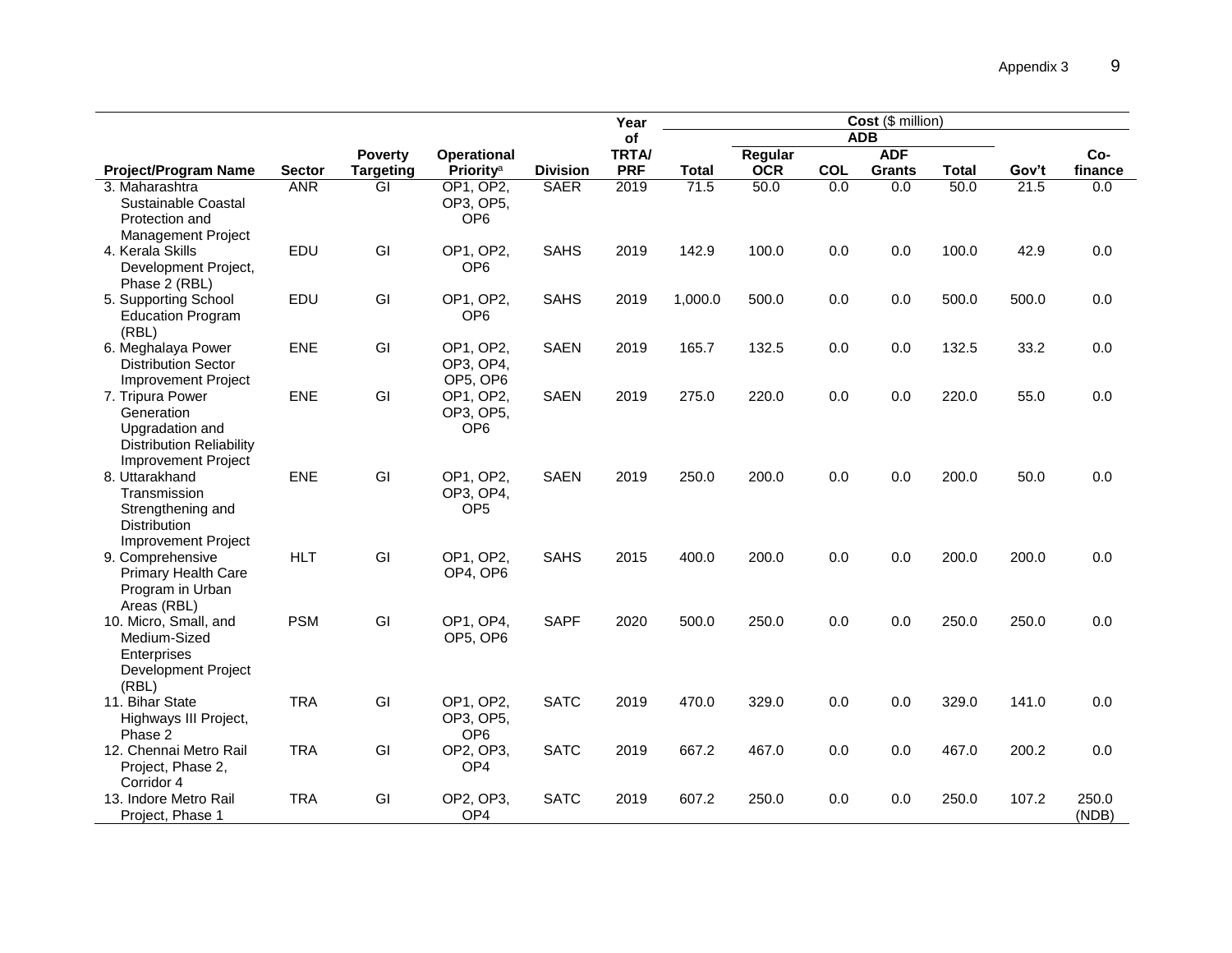|                                                                                                      |                             |                        |                                           |                                | Year               |                       |                     |                   | Cost (\$ million) |                       |                 |                |
|------------------------------------------------------------------------------------------------------|-----------------------------|------------------------|-------------------------------------------|--------------------------------|--------------------|-----------------------|---------------------|-------------------|-------------------|-----------------------|-----------------|----------------|
|                                                                                                      |                             |                        |                                           |                                | <b>of</b>          |                       |                     |                   | <b>ADB</b>        |                       |                 |                |
|                                                                                                      |                             | <b>Poverty</b>         | <b>Operational</b>                        |                                | <b>TRTA/</b>       |                       | Regular             |                   | <b>ADF</b>        |                       |                 | Co-            |
| <b>Project/Program Name</b><br>14. Public-Private                                                    | <b>Sector</b><br><b>TRA</b> | <b>Targeting</b><br>GI | Priority <sup>a</sup><br>OP1, OP2,        | <b>Division</b><br><b>SATC</b> | <b>PRF</b><br>2019 | <b>Total</b><br>250.0 | <b>OCR</b><br>175.0 | <b>COL</b><br>0.0 | Grants<br>0.0     | <b>Total</b><br>175.0 | Gov't<br>75.0   | finance<br>0.0 |
| Partnership in<br>Madhya Pradesh<br>Road Sector Project<br>(additional financing)                    |                             |                        | OP3, OP5                                  |                                |                    |                       |                     |                   |                   |                       |                 |                |
| 15. Tamil Nadu Industrial<br><b>Connectivity Project</b>                                             | <b>TRA</b>                  | GI                     | OP1, OP3,<br>OP4, OP5,<br>OP7             | <b>SATC</b>                    | 2019               | 691.5                 | 484.0               | 0.0               | 0.0               | 484.0                 | 207.5           | 0.0            |
| 16. Andhra Pradesh<br><b>Rural Water Supply</b><br>Project                                           | <b>WUS</b>                  | GI                     | OP2, OP3,<br>OP5, OP6                     | <b>SAUW</b>                    | 2019               | 214.3                 | 150.0               | 0.0               | 0.0               | 150.0                 | 64.3            | 0.0            |
| 17. Inclusive, Resilient,<br>and Sustainable<br>Housing for Urban<br>Poor in Tamil Nadu              | <b>WUS</b>                  | GI                     | OP1, OP2,<br>OP3, OP4,<br>OP <sub>6</sub> | <b>SAUW</b>                    | 2019               | 214.3                 | 150.0               | 0.0               | 0.0               | 150.0                 | 64.3            | 0.0            |
| 18. Smart City Projects<br>in Agartala City<br><b>Total (2021 firm)</b>                              | <b>WUS</b>                  | GI                     | OP1, OP3,<br>OP4, OP7                     | <b>SAUW</b>                    | 2021               | 76.9<br>6,631.4       | 61.5<br>4,160.0     | 0.0<br>0.0        | 0.0<br>0.0        | 61.5<br>4,160.0       | 15.4<br>2,221.4 | 0.0<br>250.0   |
| 2021 Standby                                                                                         |                             |                        |                                           |                                |                    |                       |                     |                   |                   |                       |                 |                |
| 1. Cauvery Delta<br>Sustainable Irrigation<br>and Flood<br><b>Management Project</b>                 | <b>ANR</b>                  | GI                     | OP1, OP2,<br>OP3, OP5,<br>OP <sub>6</sub> | <b>SAER</b>                    | 2019               | 285.8                 | 200.0               | 0.0               | 0.0               | 200.0                 | 85.8            | 0.0            |
| 2. Scaling Up Demand<br>Side Energy<br><b>Efficiency Sector</b><br>Project (additional<br>financing) | <b>ENE</b>                  | GI                     | OP3, OP6                                  | <b>SAEN</b>                    |                    | 400.0                 | 200.0               | 0.0               | 0.0               | 200.0                 | 200.0           | 0.0            |
| 3. Industrial Corridor<br>Development Project<br>(PBL)                                               | <b>PSM</b>                  | GI                     | OP1, OP3,<br>OP4, OP5,<br>OP <sub>6</sub> | <b>SATC</b>                    | 2019               | 1,000.0               | 500.0               | 0.0               | 0.0               | 500.0                 | 500.0           | 0.0            |
| 4. Second Rural<br>Connectivity<br>Investment Program,<br>(tranche 3)                                | <b>TRA</b>                  | GI                     | OP1, OP2,<br>OP3, OP5,<br>OP <sub>6</sub> | <b>SATC</b>                    |                    | 280.0                 | 140.0               | 0.0               | 0.0               | 140.0                 | 140.0           | 0.0            |
| 5. Delhi Water Supply<br>Improvement<br>Investment Program<br>(tranche 1)                            | <b>WUS</b>                  | GI                     | OP1, OP2,<br>OP3, OP4,<br>OP <sub>6</sub> | <b>SAUW</b>                    | 2013               | 225.8                 | 158.0               | 0.0               | 0.0               | 158.0                 | 67.8            | 0.0            |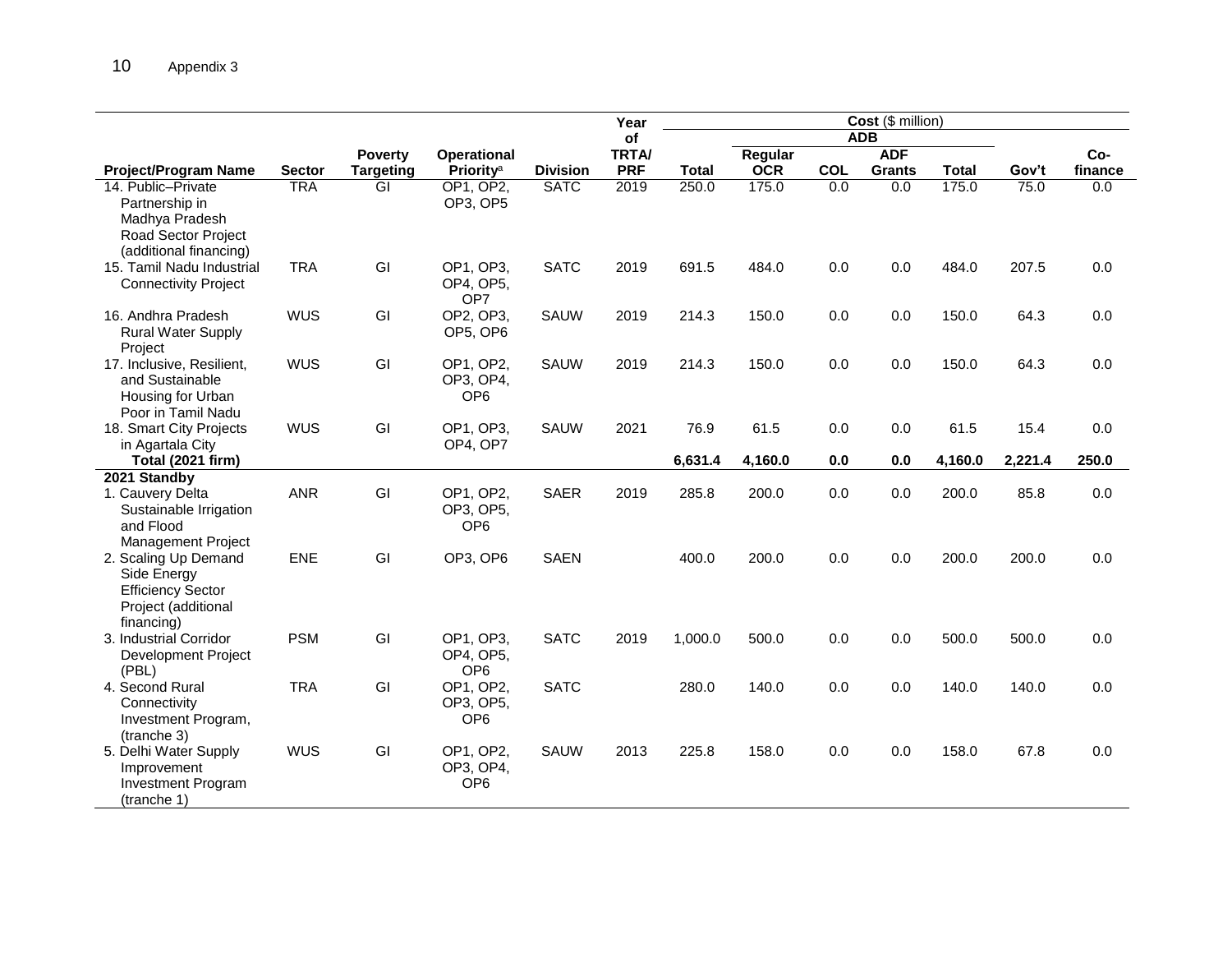|                                                                                                                      |               |                  |                                           |                 | Year         | Cost (\$ million) |            |            |               |              |         |         |
|----------------------------------------------------------------------------------------------------------------------|---------------|------------------|-------------------------------------------|-----------------|--------------|-------------------|------------|------------|---------------|--------------|---------|---------|
|                                                                                                                      |               |                  |                                           |                 | of           |                   |            |            | <b>ADB</b>    |              |         |         |
|                                                                                                                      |               | <b>Poverty</b>   | <b>Operational</b>                        |                 | <b>TRTA/</b> |                   | Regular    |            | <b>ADF</b>    |              |         | Co-     |
| <b>Project/Program Name</b>                                                                                          | <b>Sector</b> | <b>Targeting</b> | <b>Priority</b> <sup>a</sup>              | <b>Division</b> | <b>PRF</b>   | <b>Total</b>      | <b>OCR</b> | <b>COL</b> | <b>Grants</b> | <b>Total</b> | Gov't   | finance |
| 6. Integrated Stormwater<br>Drain Network in the<br>Kosasthalaiyar Basin<br>in Greater Chennai<br>Corporation        | <b>WUS</b>    | GI               | OP1, OP3,<br>OP4, OP6                     | <b>SAUW</b>     | 2019         | 358.9             | 251.2      | 0.0        | 0.0           | 251.2        | 107.7   | 0.0     |
| 7. Kerala Urban Water<br>Services Improvement<br>Project                                                             | WUS           | GI               | OP1, OP2,<br>OP3, OP4,<br>OP <sub>6</sub> | SAUW            | 2019         | 215.0             | 150.0      | 0.0        | 0.0           | 150.0        | 65.0    | 0.0     |
| 8. Kolkata Urban<br>Resilience<br><b>Improvement Sector</b><br>Project                                               | <b>WUS</b>    | GI               | OP1, OP2,<br>OP3, OP4,<br>OP <sub>6</sub> | <b>SAUW</b>     | 2019         | 714.3             | 500.0      | 0.0        | 0.0           | 500.0        | 214.3   | 0.0     |
| 9. Remodeling/<br><b>Renovation of Old</b><br><b>Rural Water Supply</b><br>Schemes of Himachal<br>Pradesh            | <b>WUS</b>    | GI               | OP1, OP2,<br>OP3, OP4,<br>OP <sub>6</sub> | <b>SAUW</b>     | 2019         | 120.4             | 96.3       | 0.0        | 0.0           | 96.3         | 24.1    | 0.0     |
| 10. State-Level Urban<br>Development<br><b>Investment Project</b>                                                    | <b>WUS</b>    | GI               | OP1, OP2,<br>OP3, OP5,<br>OP <sub>6</sub> | <b>SAUW</b>     |              | 187.5             | 150.0      | 0.0        | 0.0           | 150.0        | 37.5    | 0.0     |
| <b>Total (2021)</b><br>standby)                                                                                      |               |                  |                                           |                 |              | 3,787.7           | 2,345.5    | 0.0        | 0.0           | 2,345.5      | 1,442.2 | 0.0     |
| <b>2022 Firm</b>                                                                                                     |               |                  |                                           |                 |              |                   |            |            |               |              |         |         |
| 1. Cauvery Delta<br>Sustainable Irrigation<br>and Flood<br><b>Management Project</b>                                 | <b>ANR</b>    | GI               | OP1, OP2,<br>OP3, OP5,<br>OP <sub>6</sub> | <b>SAER</b>     | 2019         | 285.8             | 200.0      | 0.0        | 0.0           | 200.0        | 85.8    | 0.0     |
| 2. Himachal Pradesh<br>Subtropical<br>Horticulture, Irrigation,<br>and Value Addition<br>Project                     | <b>ANR</b>    | GI               | OP1, OP2,<br>OP3, OP5,<br>OP <sub>6</sub> | <b>SAER</b>     | 2019         | 112.5             | 90.0       | 0.0        | 0.0           | 90.0         | 22.5    | 0.0     |
| 3. Karnataka Integrated<br>and Sustainable<br><b>Water Resources</b><br>Management<br>Investment Program,<br>Phase 2 | <b>ANR</b>    | GI               | OP1, OP2,<br>OP3, OP5,<br>OP <sub>6</sub> | <b>SAER</b>     | 2019         | 285.8             | 200.0      | 0.0        | 0.0           | 200.0        | 85.8    | 0.0     |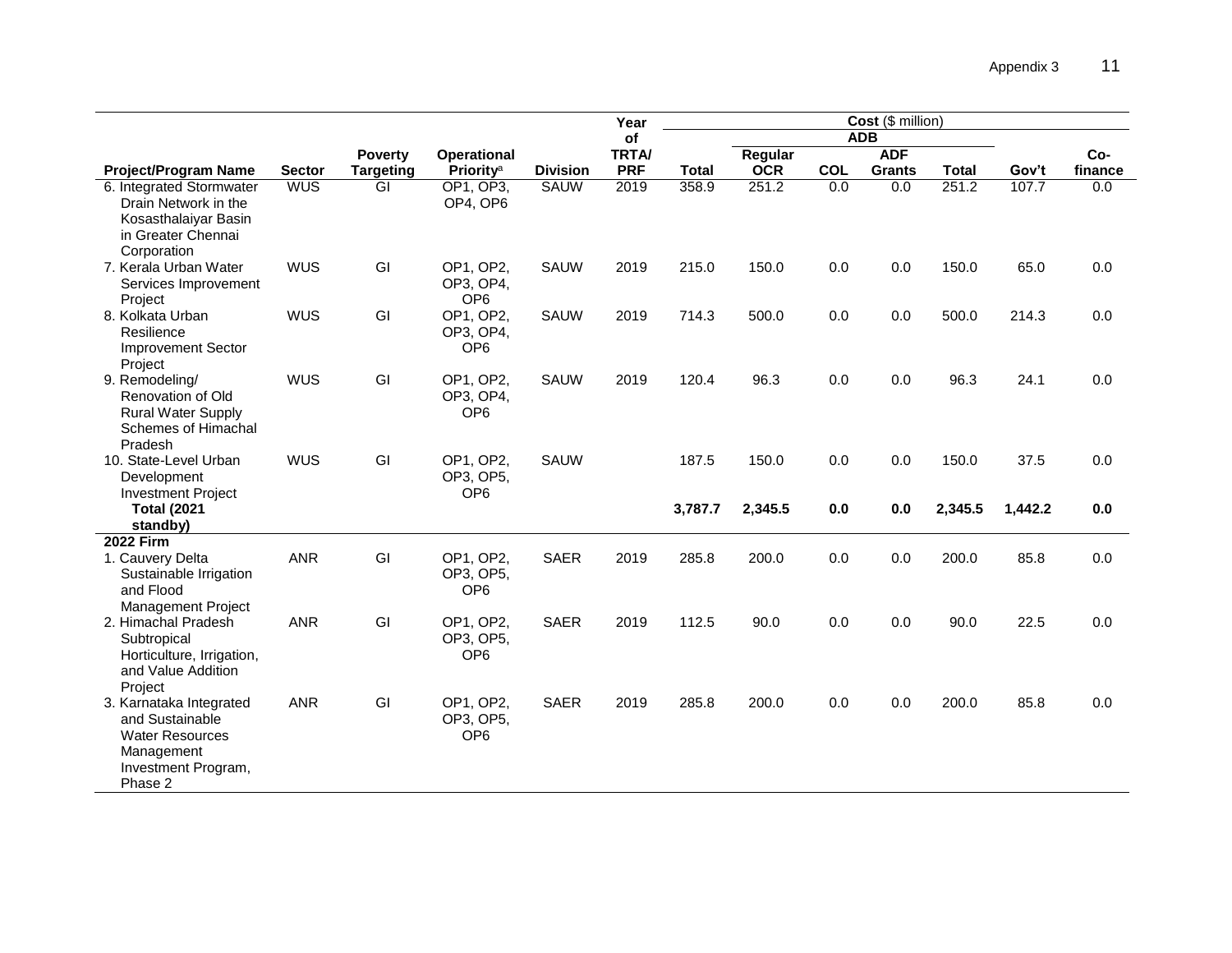|                                                                                                                          |                             |                        |                                           |                                | Year               |                       |                     |                   | Cost (\$ million)    |                       |               |                |
|--------------------------------------------------------------------------------------------------------------------------|-----------------------------|------------------------|-------------------------------------------|--------------------------------|--------------------|-----------------------|---------------------|-------------------|----------------------|-----------------------|---------------|----------------|
|                                                                                                                          |                             |                        |                                           |                                | of                 |                       |                     |                   | <b>ADB</b>           |                       |               |                |
|                                                                                                                          |                             | <b>Poverty</b>         | <b>Operational</b>                        |                                | <b>TRTA/</b>       |                       | Regular             |                   | <b>ADF</b>           |                       |               | Co-            |
| <b>Project/Program Name</b><br>4. Maharashtra Rural                                                                      | <b>Sector</b><br><b>ANR</b> | <b>Targeting</b><br>GI | Priority <sup>a</sup><br>OP1, OP2,        | <b>Division</b><br><b>SAER</b> | <b>PRF</b><br>2019 | <b>Total</b><br>214.3 | <b>OCR</b><br>150.0 | <b>COL</b><br>0.0 | <b>Grants</b><br>0.0 | <b>Total</b><br>150.0 | Gov't<br>64.3 | finance<br>0.0 |
| Connectivity<br><b>Improvement Project</b><br>(additional financing)                                                     |                             |                        | OP3, OP5,<br>OP <sub>6</sub>              |                                |                    |                       |                     |                   |                      |                       |               |                |
| 5. Scaling Up Demand<br>Side Energy<br><b>Efficiency Sector</b><br>Project (additional<br>financing)                     | ENE                         | GI                     | OP3, OP6                                  | <b>SAEN</b>                    |                    | 400.0                 | 200.0               | 0.0               | 0.0                  | 200.0                 | 200.0         | 0.0            |
| 6. Industrial Corridor<br>Development Project<br>(PBL)                                                                   | <b>PSM</b>                  | GI                     | OP1, OP3,<br>OP4, OP5,<br>OP <sub>6</sub> | <b>SATC</b>                    | 2019               | 1,000.0               | 500.0               | 0.0               | 0.0                  | 500.0                 | 500.0         | 0.0            |
| 7. Assam Road Network<br>Improvement Project                                                                             | <b>TRA</b>                  | GI                     | OP1, OP2,<br>OP3, OP4,<br>OP5, OP6        | <b>SATC</b>                    | 2019               | 375.0                 | 300.0               | 0.0               | $0.0\,$              | 300.0                 | 75.0          | 0.0            |
| 8. Delhi-Meerut<br><b>Regional Rapid</b><br><b>Transit System</b><br><b>Investment Program</b><br>(tranche 2)            | <b>TRA</b>                  | GI                     | OP2, OP3,<br>OP4, OP6                     | <b>SATC</b>                    | 2018               | 1,000.0               | 500.0               | 0.0               | 0.0                  | 500.0                 | 500.0         | 0.0            |
| 9. Multimodal Transport<br>Project in<br>Maharashtra                                                                     | <b>TRA</b>                  | GI                     | OP1, OP2,<br>OP3 OP4,<br>OP <sub>6</sub>  | <b>SATC</b>                    | 2020               | 554.3                 | 388.0               | 0.0               | 0.0                  | 388.0                 | 166.3         | 0.0            |
| 10. South Asia<br>Subregional<br>Economic<br><b>Cooperation Road</b><br><b>Transport Corridor</b><br>Project- Phase 2    | <b>TRA</b>                  | GI                     | OP1, OP2,<br>OP3, OP5,<br>OP6, OP7        | <b>SATC</b>                    | 2019               | 250.0                 | 200.0               | 0.0               | 0.0                  | 200.0                 | 50.0          | 0.0            |
| 11. Integrated<br><b>Stormwater Drain</b><br>Network in the<br>Kosasthalaiyar Basin<br>in Greater Chennai<br>Corporation | <b>WUS</b>                  | GI                     | OP1, OP3,<br>OP4, OP6                     | SAUW                           | 2019               | 358.9                 | 251.2               | 0.0               | 0.0                  | 251.2                 | 107.7         | 0.0            |
| 12. Kerala Urban Water<br>Services Improvement<br>Project                                                                | <b>WUS</b>                  | GI                     | OP1, OP2,<br>OP3, OP4,<br>OP <sub>6</sub> | <b>SAUW</b>                    | 2019               | 215.0                 | 150.0               | 0.0               | 0.0                  | 150.0                 | 65.0          | 0.0            |
| 13. National Drinking<br><b>Water Supply</b>                                                                             | <b>WUS</b>                  | GI                     | OP1, OP2,<br>OP5, OP6                     | <b>SAUW</b>                    | 2020               | 1,000.0               | 500.0               | 0.0               | 0.0                  | 500.0                 | 500.0         | 0.0            |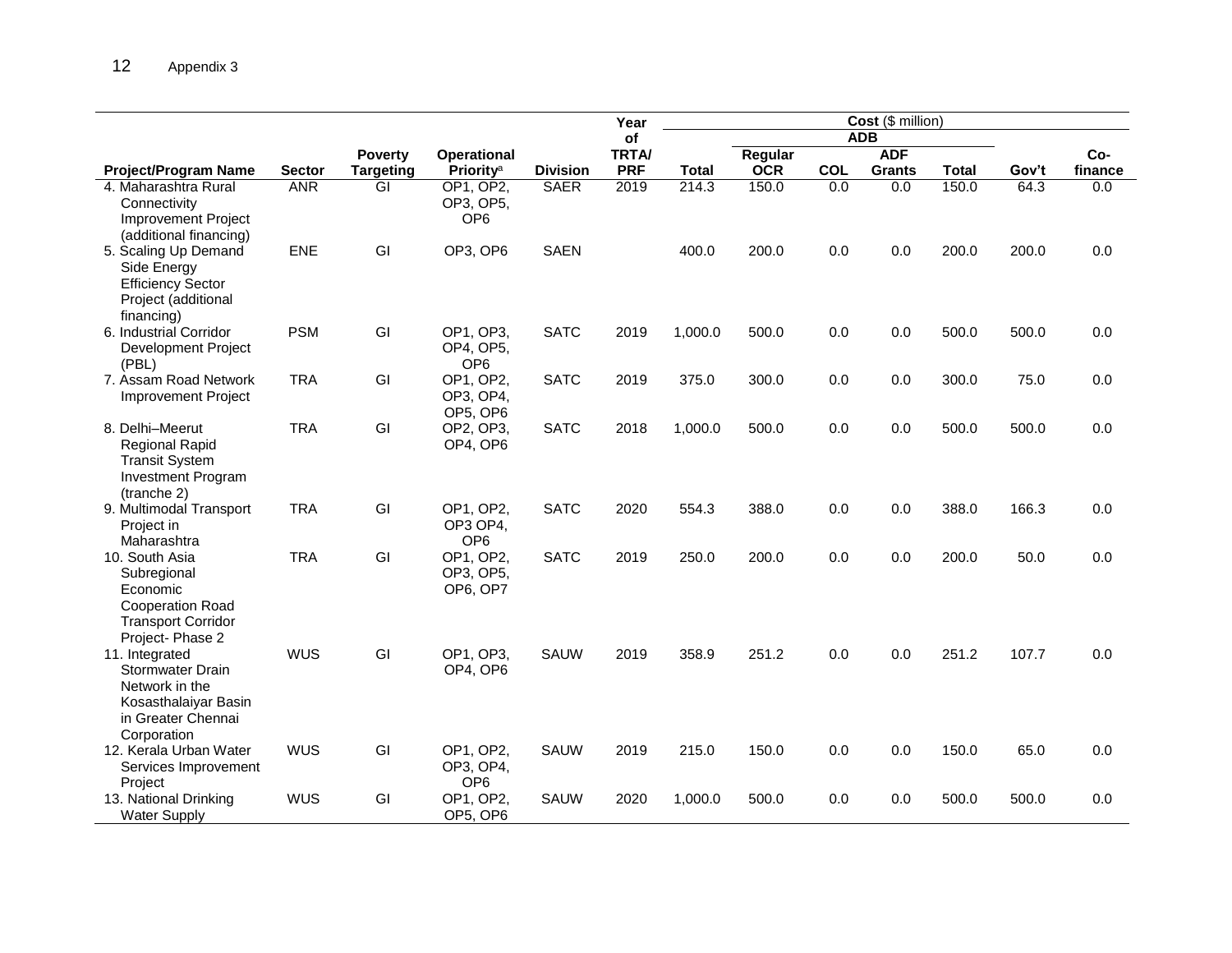|                                                                                                     |               |                                    |                                                   |                 | Year                       | Cost (\$ million) |                       |            |                             |              |         |                  |
|-----------------------------------------------------------------------------------------------------|---------------|------------------------------------|---------------------------------------------------|-----------------|----------------------------|-------------------|-----------------------|------------|-----------------------------|--------------|---------|------------------|
|                                                                                                     |               |                                    |                                                   |                 | of                         |                   |                       |            | <b>ADB</b>                  |              |         |                  |
| <b>Project/Program Name</b>                                                                         | <b>Sector</b> | <b>Poverty</b><br><b>Targeting</b> | <b>Operational</b><br><b>Priority<sup>a</sup></b> | <b>Division</b> | <b>TRTA/</b><br><b>PRF</b> | <b>Total</b>      | Regular<br><b>OCR</b> | <b>COL</b> | <b>ADF</b><br><b>Grants</b> | <b>Total</b> | Gov't   | $Co-$<br>finance |
| Improvement Program<br>(RBL/PBL)                                                                    |               |                                    |                                                   |                 |                            |                   |                       |            |                             |              |         |                  |
| 14. Remodeling/<br>Renovation of Old<br><b>Rural Water Supply</b><br>Schemes of Himachal<br>Pradesh | <b>WUS</b>    | GI                                 | OP1, OP2,<br>OP3, OP4,<br>OP <sub>6</sub>         | <b>SAUW</b>     | 2019                       | 120.4             | 96.3                  | 0.0        | 0.0                         | 96.3         | 24.1    | 0.0              |
| 15. Uttarakhand Urban<br><b>Development Project</b>                                                 | <b>WUS</b>    | GI                                 | OP1, OP2,<br>OP3, OP4,<br>OP <sub>6</sub>         | <b>SAUW</b>     | 2022                       | 187.5             | 150.0                 | 0.0        | 0.0                         | 150.0        | 37.5    | 0.0              |
| 16. West Bengal<br><b>Drinking Water</b><br><b>Improvement Sector</b><br>Project, Phase 2           | <b>WUS</b>    | GI                                 | OP1, OP2,<br>OP3, OP5,<br>OP <sub>6</sub>         | <b>SAUW</b>     | 2019                       | 428.6             | 300.0                 | 0.0        | 0.0                         | 300.0        | 128.6   | 0.0              |
| <b>Total (2022 firm)</b>                                                                            |               |                                    |                                                   |                 |                            | 6,788.1           | 4,175.5               | 0.0        | 0.0                         | 4,175.5      | 2,612.6 | 0.0              |
| 2022 Standby                                                                                        |               |                                    |                                                   |                 |                            |                   |                       |            |                             |              |         |                  |
| 1. Solar Rooftop<br><b>Investment Program</b><br>(tranche 2)                                        | ENE           | GI                                 | OP3, OP6                                          | <b>SAEN</b>     |                            | 160.0             | 80.0                  | 0.0        | 0.0                         | 80.0         | 80.0    | 0.0              |
| 2. Micro, Small, and<br>Medium-Sized<br>Enterprises<br>Development Project,<br>Phase 2 (RBL)        | <b>PSM</b>    | GI                                 | OP1, OP4,<br>OP5, OP6                             | <b>SAPF</b>     | 2020                       | 500.0             | 250.0                 | 0.0        | 0.0                         | 250.0        | 250.0   | 0.0              |
| 3. Sikkim Major District<br>Roads Project                                                           | <b>TRA</b>    | GI                                 | OP1, OP2,<br>OP3, OP5,<br>OP <sub>6</sub>         | <b>SATC</b>     | 2021                       | 93.8              | 75.0                  | 0.0        | 0.0                         | 75.0         | 18.8    | 0.0              |
| 4. Himachal Pradesh<br><b>Tourism Project</b>                                                       | <b>WUS</b>    | GI                                 | OP1, OP2,<br>OP3, OP4,<br>OP <sub>6</sub>         | <b>SAUW</b>     | 2019                       | 150.0             | 120.0                 | $0.0\,$    | 0.0                         | 120.0        | 30.0    | 0.0              |
| 5. Jharkhand Urban<br>Resilience and<br>Livability Improvement<br>Project, Phase 2                  | <b>WUS</b>    | GI                                 | OP1, OP2,<br>OP3, OP4,<br>OP <sub>6</sub>         | <b>SAUW</b>     |                            | 214.3             | 150.0                 | 0.0        | 0.0                         | 150.0        | 64.3    | 0.0              |
| 6. Punjab Urban<br>Infrastructure<br><b>Investment Project</b>                                      | <b>WUS</b>    | GI                                 | OP1, OP2,<br>OP3, OP4,<br>OP <sub>6</sub>         | <b>SAUW</b>     | 2022                       | 140.0             | 98.0                  | 0.0        | 0.0                         | 98.0         | 42.0    | 0.0              |
| <b>Total (2022)</b><br>standby)                                                                     |               |                                    |                                                   |                 |                            | 1,258.1           | 773.0                 | 0.0        | 0.0                         | 773.0        | 485.1   | 0.0              |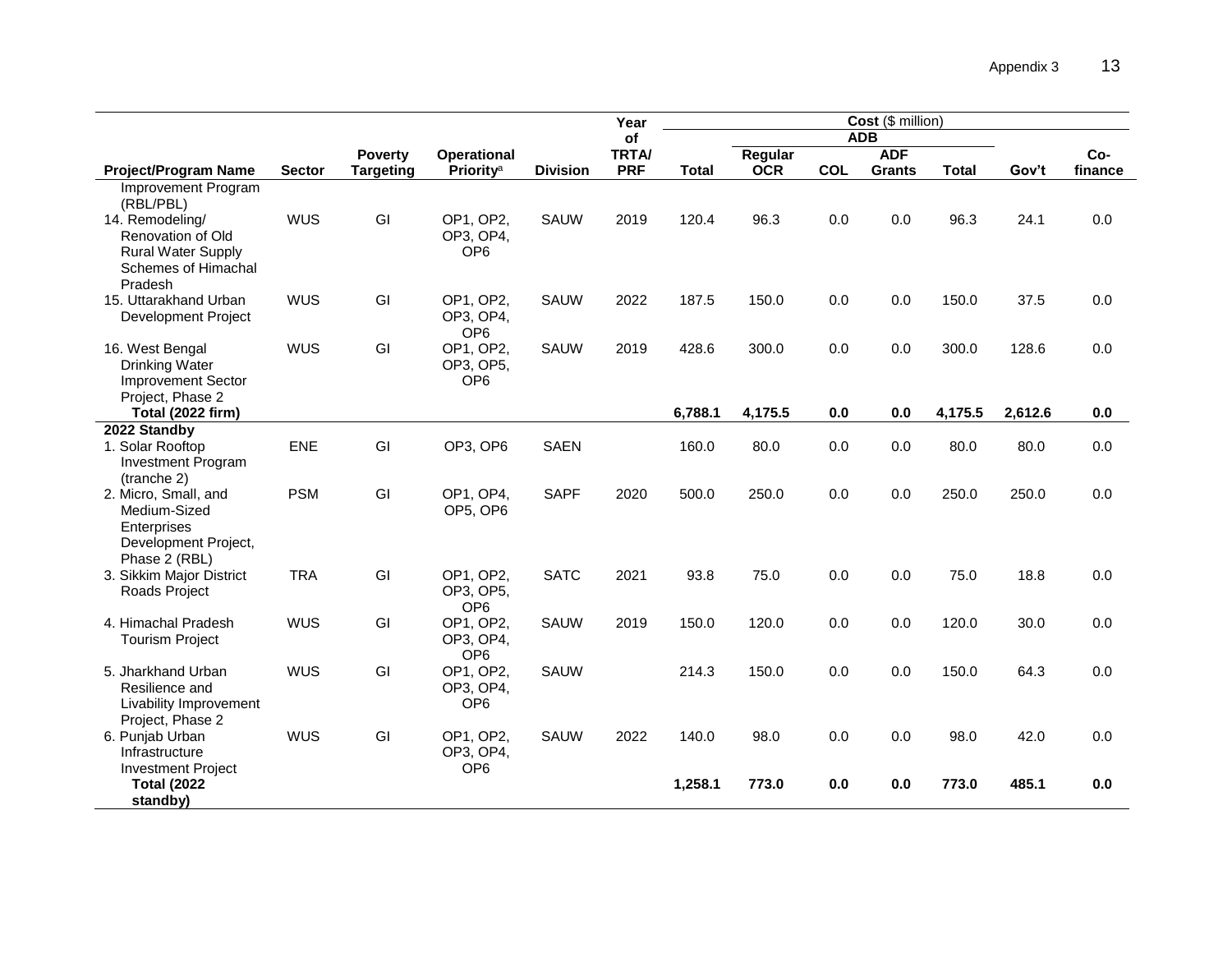#### 14 Appendix 3

ADB = Asian Development Bank; ADF = Asian Development Fund; AIIB = Asian Infrastructure Investment Bank; ANR = agriculture, natural resources, and rural development; COL = concessional OCR lending; CTF = clean technology fund; EDU = education; ENE = energy; FIN = finance; GI = general intervention; Gov't = government; HLT = health; K-EXIM = Export–Import Bank of Korea; NDB = New Development Bank; OCR = ordinary capital resources; PBL = policy-based lending; PRF = project readiness financing facility; PSM = public-sector management; RBL = results-based lending; SAEN = South Asia Energy Division; SAER = South Asia Environment, Natural Resources and Agriculture Division; SAHS = South Asia Human and Social Development Division; SAPF = South Asia Public Management, Financial Sector, and Trade Division; SATC = South Asia Transport and Communications Division; SAUW = South Asia Urban Development and Water Division; TRA = transport; TRTA = transaction technical assistance; WUS = water and other urban infrastructure and services.

Note: Given the provisional nature of the indicative lending program, the composition of lending instruments may change in the actual loan delivery.

<sup>a</sup> OP1 = addressing remaining poverty and reducing inequalities; OP2 = accelerating progress in gender equality; OP3 = tackling climate change, building climate and disaster resilience, and enhancing environmental sustainability;  $OP4 =$  making cities more livable;  $OP5 =$  promoting rural development and food security;  $OP6 =$ strengthening governance and institutional capacity; OP7 = fostering regional cooperation and integration.

Source: Asian Development Bank estimates.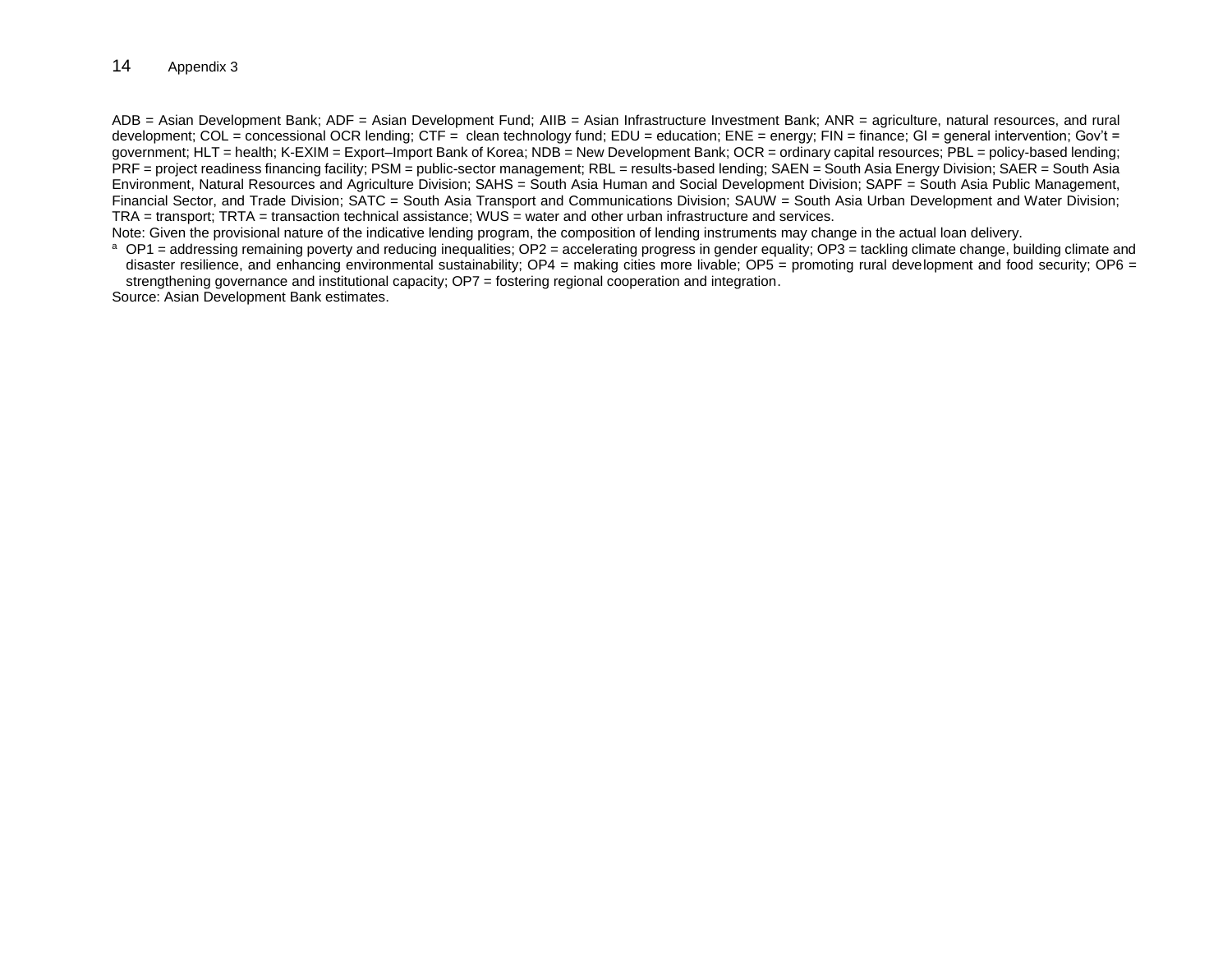|                             |               |                |                       |                 | Year         |              | Cost (\$ million) |            |               |         |         |         |
|-----------------------------|---------------|----------------|-----------------------|-----------------|--------------|--------------|-------------------|------------|---------------|---------|---------|---------|
|                             |               |                |                       |                 | <b>of</b>    |              |                   |            | <b>ADB</b>    |         |         |         |
|                             |               | <b>Poverty</b> | <b>Operational</b>    |                 | <b>TRTA/</b> |              | Regular           |            | <b>ADF</b>    |         |         | Co-     |
| <b>Project/Program Name</b> | <b>Sector</b> | Targeting      | Prioritv <sup>a</sup> | <b>Division</b> | <b>PRF</b>   | <b>Total</b> | <b>OCR</b>        | <b>COL</b> | <b>Grants</b> | Total   | Gov't   | finance |
| <b>2020 Firm</b>            |               |                |                       |                 |              |              |                   |            |               |         |         |         |
| 1. Delhi-Meerut             | <b>TRA</b>    | GI             | OP2, OP3.             | <b>SATC</b>     |              | 3.800.0      | 1.400.0           | 0.0        | 0.0           | 1.400.0 | 1,400.0 | 1,000.0 |
| <b>Regional Rapid</b>       |               |                | OP4, OP6              |                 |              |              |                   |            |               |         |         | (K-     |
| <b>Transit System</b>       |               |                |                       |                 |              |              |                   |            |               |         |         | EXIM,   |
| <b>Investment Program</b>   |               |                |                       |                 |              |              |                   |            |               |         |         | AIIB)   |
| Total (2020 firm)           |               |                |                       |                 |              | 3,800.0      | 1,400.0           | 0.0        | 0.0           | 1,400.0 | 1,400.0 | 1,000.0 |
| 2021 Standby                |               |                |                       |                 |              |              |                   |            |               |         |         |         |
| 1. Delhi Water Supply       | <b>WUS</b>    | GI             | OP1. OP2.             | <b>SAUW</b>     |              | 414.3        | 290.0             | 0.0        | 0.0           | 290.0   | 124.3   | 0.0     |
| Improvement                 |               |                | OP3, OP4.             |                 |              |              |                   |            |               |         |         |         |
| <b>Investment Program</b>   |               |                | OP <sub>6</sub>       |                 |              |              |                   |            |               |         |         |         |
| Total (2021 standby)        |               |                |                       |                 |              | 414.3        | 290.0             | 0.0        | 0.0           | 290.0   | 124.3   | 0.0     |

#### **Table A3.2: Indicative Multitranche Financing Facilities, 2020–2022**

ADB = Asian Development Bank, ADF = Asian Development Fund, AIIB = Asian Infrastructure Investment Bank, COL = concessional OCR lending, GI = general intervention, Gov't = government, K-EXIM = Export–Import Bank of Korea, OCR = ordinary capital resources, PRF = project readiness financing facility, SATC = South Asia Transport and Communications Division, SAUW = South Asia Urban Development and Water Division, TRA = transport, TRTA = transaction technical assistance, WUS = water and other urban infrastructure and services.

<sup>a</sup> OP1 = addressing remaining poverty and reducing inequalities; OP2 = accelerating progress in gender equality; OP3 = tackling climate change, building climate and disaster resilience, and enhancing environmental sustainability; OP4 = making cities more livable; OP6 = strengthening governance and institutional capacity. Source: Asian Development Bank estimates.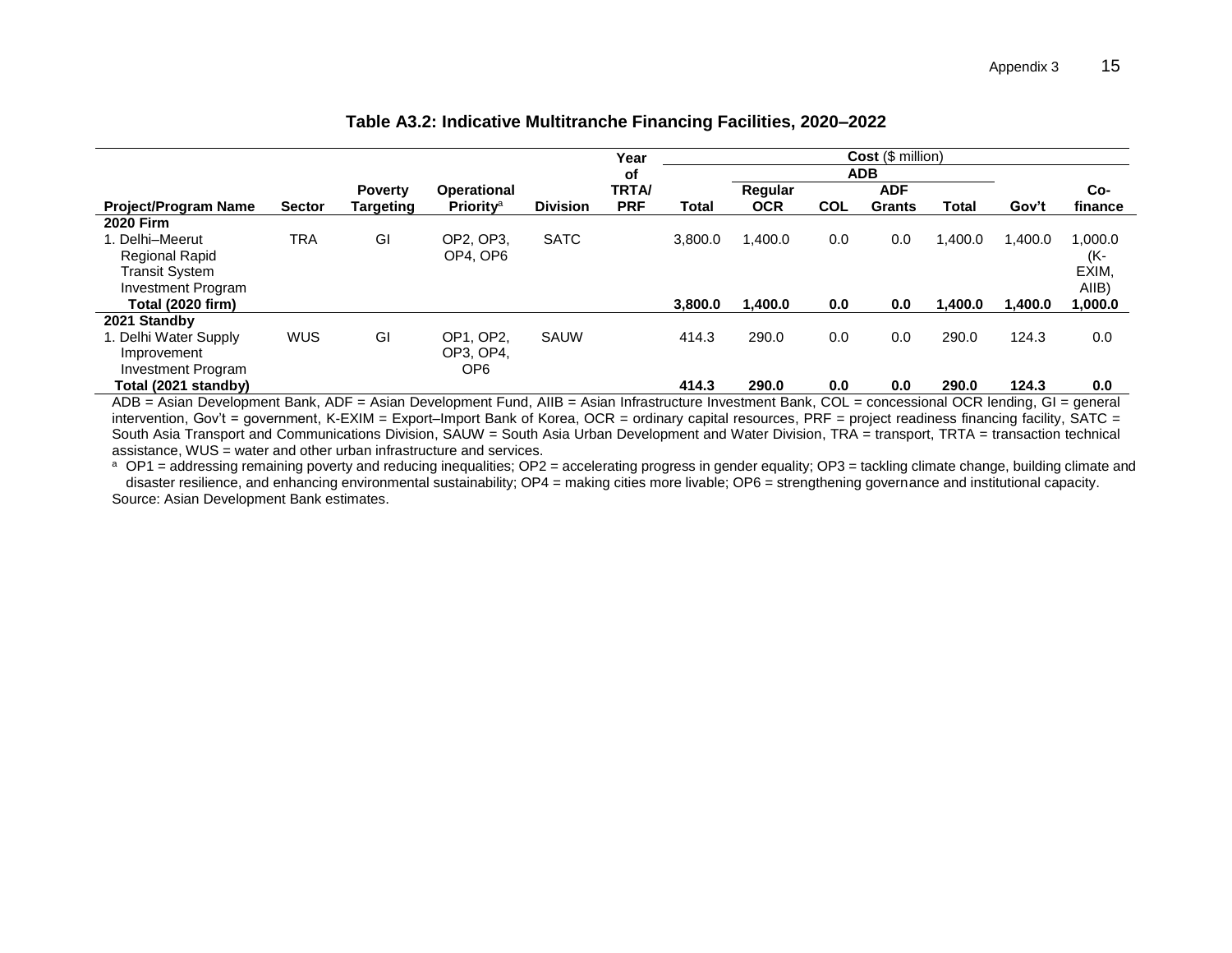# **Table A3.3: Indicative Nonlending Products and Services, 2020–2022**

|                                                                                                                                                          |               |                 |                   | <b>Sources of Funding</b> |               |               |               |              |
|----------------------------------------------------------------------------------------------------------------------------------------------------------|---------------|-----------------|-------------------|---------------------------|---------------|---------------|---------------|--------------|
|                                                                                                                                                          |               |                 |                   |                           | <b>ADB</b>    |               | <b>Others</b> |              |
|                                                                                                                                                          |               |                 | <b>Assistance</b> |                           | <b>Amount</b> |               | Amount        | <b>Total</b> |
| <b>Assistance Name</b>                                                                                                                                   | <b>Sector</b> | <b>Division</b> | <b>Type</b>       | <b>Source</b>             | (\$'000)      | <b>Source</b> | (\$'000)      | (\$'000)     |
| 2020                                                                                                                                                     |               |                 |                   |                           |               |               |               |              |
| 1. AgTech Application in Agriculture in Andhra<br>Pradesh                                                                                                | <b>ANR</b>    | <b>SAER</b>     | <b>KSTA</b>       | <b>TASF</b>               | 0.0           | <b>JFPR</b>   | 2,500.0       | 2,500.0      |
| 2. Support for Agriculture Development                                                                                                                   | <b>ANR</b>    | <b>SAER</b>     | <b>KSTA</b>       |                           | 0.0           | <b>TBD</b>    | 1,000.0       | 1,000.0      |
| 3. Skills Development Project in Kerala                                                                                                                  | EDU           | <b>SAHS</b>     | <b>TRTA</b>       | <b>TASF</b>               | 1,000.0       |               | 0.0           | 1,000.0      |
| 4. Demand Side Energy Efficiency Investment<br>Project II                                                                                                | <b>ENE</b>    | <b>SAEN</b>     | <b>TRTA</b>       | <b>TASF</b>               | 225.0         |               | 0.0           | 225.0        |
| 5. Promoting the Efficient Use of Electricity in<br>Rural Areas and Institutional Capacity<br><b>Building of Uttar Pradesh Power Corporation</b><br>Ltd. | <b>ENE</b>    | <b>SAEN</b>     | <b>TRTA</b>       |                           | 0.0           | <b>JFPR</b>   | 1,500.0       | 1,500.0      |
| 6. Scaling Up Demand Side Energy Efficiency<br><b>Sector Project</b>                                                                                     | <b>ENE</b>    | <b>SAEN</b>     | <b>TRTA</b>       |                           | 0.0           | <b>CTF</b>    | 2,000.0       | 2,000.0      |
| 7. Strengthening the Capacity to Design and<br>Implement Energy Projects (TA Facility)<br>(supplementary)                                                | <b>ENE</b>    | <b>SAEN</b>     | <b>TRTA</b>       | <b>TASF</b>               | 1,000.0       |               | 0.0           | 1,000.0      |
| 8. Strengthening the Capacity for<br>Comprehensive Primary Health Care in<br><b>Urban Areas</b>                                                          | <b>HLT</b>    | <b>SAHS</b>     | <b>TRTA</b>       | <b>TASF</b>               | 2,000.0       |               | 0.0           | 2,000.0      |
| 9. Capacity Building of Micro, Small, and<br>Medium-Sized Enterprises Development<br>Project                                                             | <b>PSM</b>    | <b>SAPF</b>     | <b>TRTA</b>       | <b>TASF</b>               | 2,000.0       |               | 0.0           | 2,000.0      |
| 10. Supporting Logistics Sector Development<br>(supplementary TA 9555)                                                                                   | PSM, TRA      | <b>INRM</b>     | <b>KSTA</b>       | <b>TASF</b>               | 1,000.0       |               | 0.0           | 1,000.0      |
| 11. Supporting Public Resource Management<br>Program (TA Facility)                                                                                       | <b>PSM</b>    | <b>SAPF</b>     | <b>TRTA</b>       | <b>TASF</b>               | 1,000.0       |               | 0.0           | 1,000.0      |
| 12. Capacity Development for Industrial<br>Corridor Development Project (National<br>Industrial Corridor Development and<br>Implementation Trust)        | <b>PSM</b>    | <b>SATC</b>     | <b>TRTA</b>       | <b>TASF</b>               | 1,000.0       |               | 0.0           | 1,000.0      |
| 13. Operational Capacity Development for<br><b>Regional Rail Systems</b>                                                                                 | <b>TRA</b>    | <b>SATC</b>     | <b>TRTA</b>       | <b>TASF</b>               | 500.0         |               | 0.0           | 500.0        |
| 14. Preparing the East Coast Economic<br><b>Corridor Port Project</b>                                                                                    | <b>TRA</b>    | <b>SATC</b>     | <b>TRTA</b>       | <b>TASF</b>               | 1,000.0       |               | 0.0           | 1,000.0      |
| 15. Preparing the Maharashtra Multimodal<br>Project                                                                                                      | <b>TRA</b>    | <b>SATC</b>     | <b>TRTA</b>       | <b>TASF</b>               | 1,000.0       |               | 0.0           | 1,000.0      |
| 16. Supporting the Bangalore Metro Rail Project                                                                                                          | <b>TRA</b>    | <b>SATC</b>     | <b>TRTA</b>       | <b>TASF</b>               | 2,000.0       |               | 0.0           | 2,000.0      |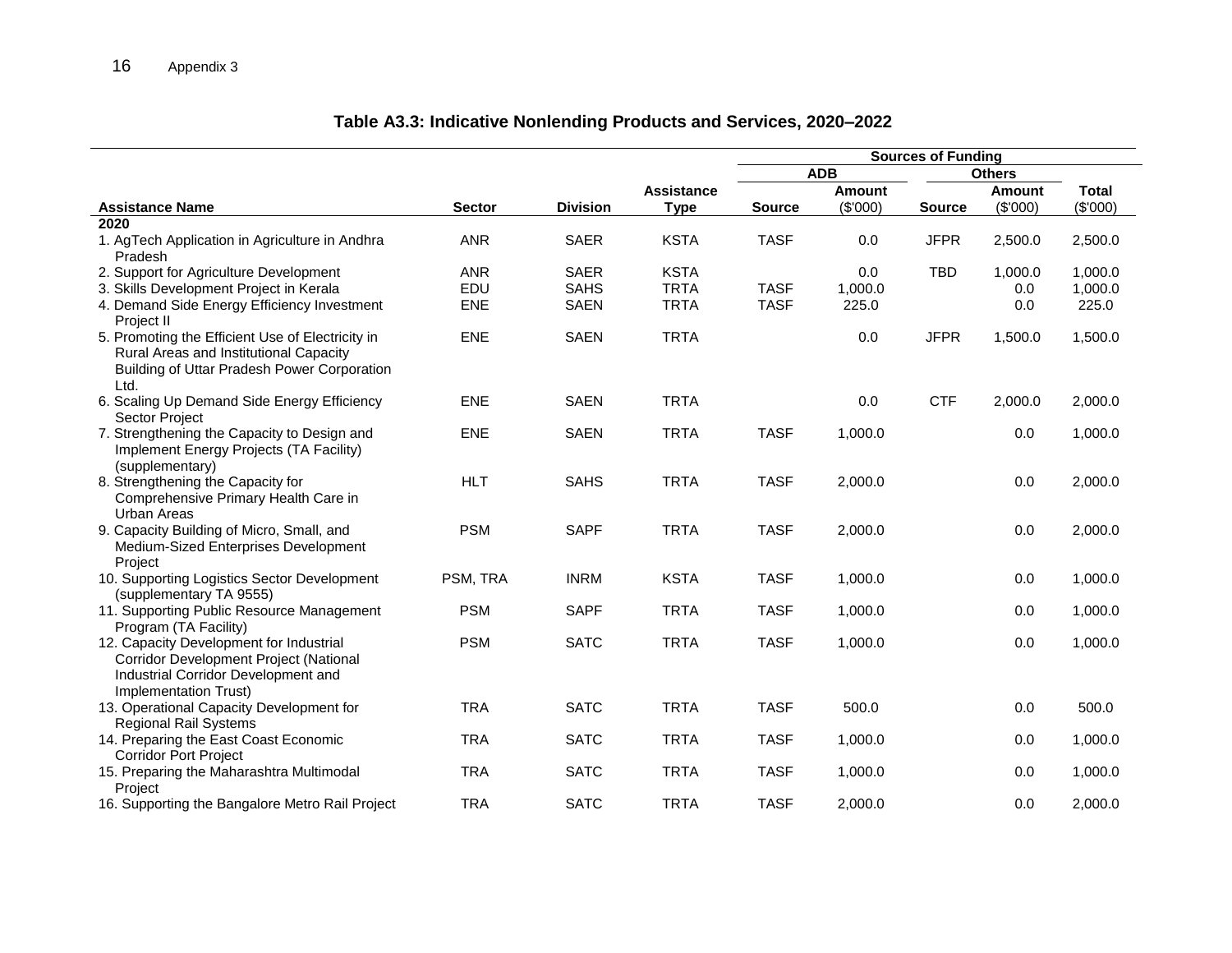|                                                                                                                                                     |                                  |                 |                   |               |            | <b>Sources of Funding</b> |               |              |
|-----------------------------------------------------------------------------------------------------------------------------------------------------|----------------------------------|-----------------|-------------------|---------------|------------|---------------------------|---------------|--------------|
|                                                                                                                                                     |                                  |                 |                   |               | <b>ADB</b> |                           | <b>Others</b> |              |
|                                                                                                                                                     |                                  |                 | <b>Assistance</b> |               | Amount     |                           | Amount        | <b>Total</b> |
| <b>Assistance Name</b>                                                                                                                              | <b>Sector</b>                    | <b>Division</b> | <b>Type</b>       | <b>Source</b> | (\$'000)   | <b>Source</b>             | (\$'000)      | (\$'000)     |
| 17. Supporting the State Road Safety Incentive<br>Program                                                                                           | <b>TRA</b>                       | <b>SATC</b>     | <b>TRTA</b>       | <b>TASF</b>   | 2,000.0    |                           | 0.0           | 2,000.0      |
| 18. Strategic Interventions for Economic<br>Transformation-Strengthening Knowledge<br>for Enhancing Development Outcomes<br>(supplementary TA 9665) | TRA, ANR, EDU,<br>ENE, WUS       | <b>INRM</b>     | <b>KSTA</b>       | <b>TASF</b>   | 1,500.0    |                           | 0.0           | 1,500.0      |
| <b>Total (2020)</b>                                                                                                                                 |                                  |                 |                   |               | 17,225.0   |                           | 7,000.0       | 24,225.0     |
| $\overline{20}21$                                                                                                                                   |                                  |                 |                   |               |            |                           |               |              |
| 1. Strengthening the Capacity to Design and<br>Implement Water and Rural Infrastructure<br>Facility (supplementary)                                 | <b>ANR</b>                       | <b>SAER</b>     | <b>TRTA</b>       | <b>TASF</b>   | 2,000.0    |                           | 0.0           | 2,000.0      |
| 2. Supporting the Capacity for School<br><b>Education Program</b>                                                                                   | EDU                              | <b>SAHS</b>     | <b>TRTA</b>       | <b>TASF</b>   | 2,000.0    | <b>JFPR</b>               | 2,000.0       | 4,000.0      |
| 3. Capacity Development of Metro Projects                                                                                                           | <b>TRA</b>                       | <b>SATC</b>     | <b>TRTA</b>       | <b>TASF</b>   | 2,000.0    |                           | 0.0           | 2,000.0      |
| 4. Preparing Transport Sector Projects                                                                                                              | <b>TRA</b>                       | <b>SATC</b>     | <b>TRTA</b>       | <b>TASF</b>   | 1,000.0    |                           | 0.0           | 1,000.0      |
| 5. Strengthening the Capacity to Design and<br>Implement Transport Infrastructure Projects<br>(supplementary)                                       | <b>TRA</b>                       | <b>SATC</b>     | <b>TRTA</b>       | <b>TASF</b>   | 2,000.0    |                           | 0.0           | 2,000.0      |
| 6. Supporting the Sikkim Major District Roads<br>Project                                                                                            | <b>TRA</b>                       | <b>SATC</b>     | <b>TRTA</b>       | <b>TASF</b>   | 500.0      |                           | 0.0           | 500.0        |
| 7. Capacity Development for the Agartala Smart<br><b>City Development Project</b>                                                                   | <b>WUS</b>                       | SAUW            | <b>TRTA</b>       | <b>TASF</b>   | 1,000.0    |                           | 0.0           | 1,000.0      |
| 8. National Drinking Water Supply Improvement                                                                                                       | <b>WUS</b>                       | SAUW            | <b>TRTA</b>       | <b>TASF</b>   | 1,000.0    |                           | 0.0           | 1,000.0      |
| Program                                                                                                                                             |                                  |                 |                   |               |            |                           |               |              |
| <b>Total (2021)</b>                                                                                                                                 |                                  |                 |                   |               | 11,500.0   |                           | 2,000.0       | 13,500.0     |
| $\frac{1}{2022}$                                                                                                                                    |                                  |                 |                   |               |            |                           |               |              |
| 1. Preparing the Jharkhand Power Project                                                                                                            | <b>ENE</b>                       | <b>SAEN</b>     | <b>TRTA</b>       | <b>TASF</b>   | 1,000.0    |                           | 0.0           | 1,000.0      |
| 2. Capacity Development of the Maharashtra                                                                                                          | <b>TRA</b>                       | <b>SATC</b>     | <b>TRTA</b>       | <b>TASF</b>   | 1,000.0    |                           | 0.0           | 1,000.0      |
| Multimodal Project<br>3. Supporting the State Road Safety Incentive<br>Program (supplementary)                                                      | <b>TRA</b>                       | <b>SATC</b>     | <b>TRTA</b>       |               | 0.0        | <b>TBD</b>                | 3,000.0       | 3,000.0      |
| 4. Capacity Building for Project Design,<br>Implementation, and Evaluation, Phase 2                                                                 | TRA, ANR, EDU,<br>ENE, FIN, WUS, | <b>INRM</b>     | <b>TRTA</b>       | <b>TASF</b>   | 2,000.0    |                           | 0.0           | 2,000.0      |
| 5. Strategic Interventions for Economic<br>Transformation-Strengthening Knowledge<br>for Enhancing Development Outcomes,<br>$D_{\text{base}} \cap$  | TRA, ANR, EDU,<br>ENE, WUS       | <b>INRM</b>     | <b>KSTA</b>       | <b>TASF</b>   | 2,000.0    |                           | 0.0           | 2,000.0      |

# **Table A3.3: Indicative Nonlending Products and Services, 2020–2022**

Phase 2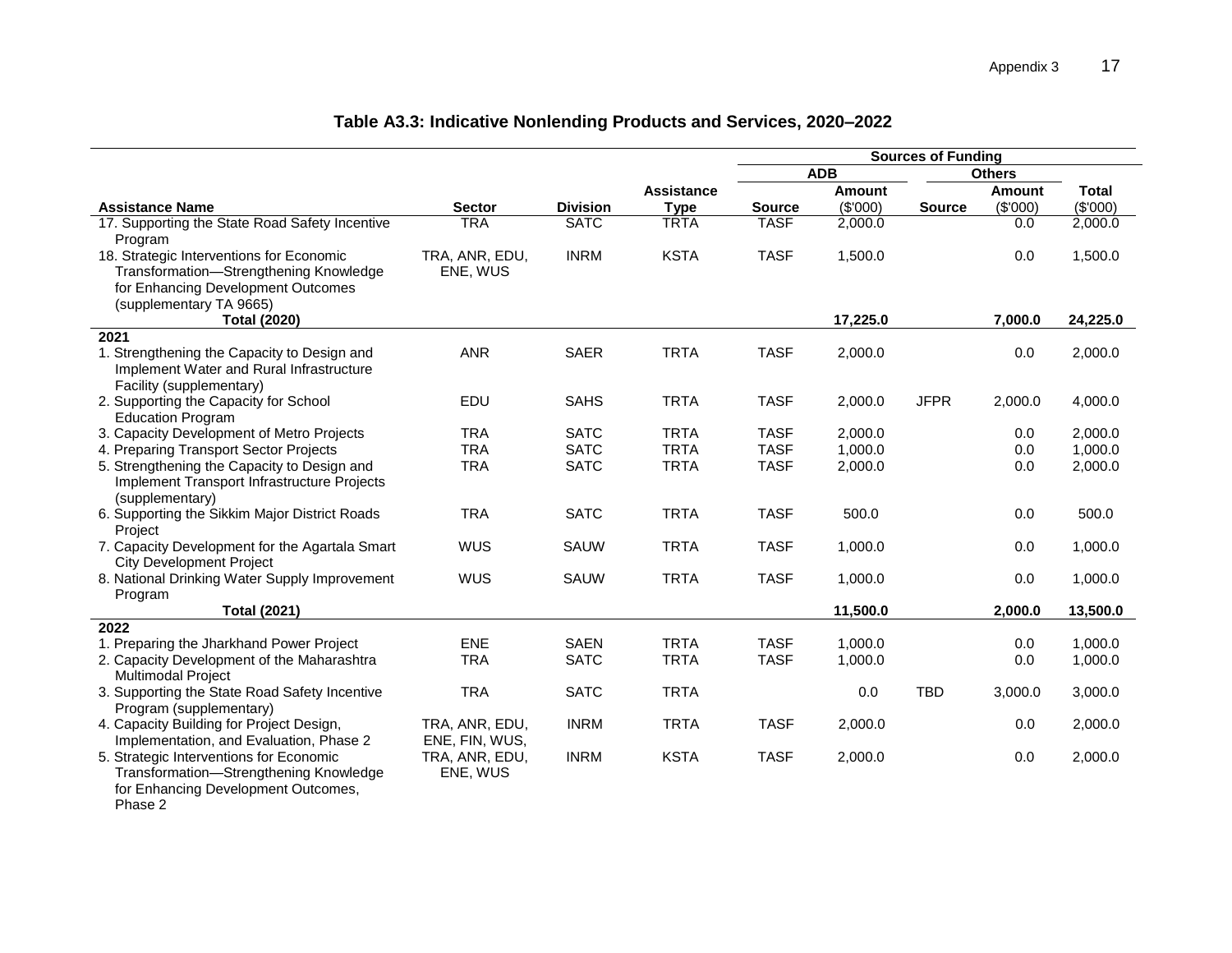#### **Table A3.3: Indicative Nonlending Products and Services, 2020–2022**

|                                               |               |                 |                   | <b>Sources of Funding</b> |            |               |               |          |
|-----------------------------------------------|---------------|-----------------|-------------------|---------------------------|------------|---------------|---------------|----------|
|                                               |               |                 |                   |                           | <b>ADB</b> |               | <b>Others</b> |          |
|                                               |               |                 | <b>Assistance</b> |                           | Amount     |               | Amount        | Total    |
| <b>Assistance Name</b>                        | <b>Sector</b> | <b>Division</b> | Type              | <b>Source</b>             | (S'000)    | <b>Source</b> | (\$'000)      | (S'000)  |
| 6. Strengthening the Capacity to Design and   | <b>WUS</b>    | <b>SAUW</b>     | <b>TRTA</b>       | <b>TASF</b>               | 3,000.0    |               | 0.0           | 3,000.0  |
| Implement Urban Infrastructure Projects       |               |                 |                   |                           |            |               |               |          |
| (supplementary)                               |               |                 |                   |                           |            |               |               |          |
| 7. Supporting the National Rural Water Supply | <b>WUS</b>    | SAUW            | <b>TRTA</b>       | <b>TASF</b>               | 2.000.0    |               | 0.0           | 2,000.0  |
| Improvement Program                           |               |                 |                   |                           |            |               |               |          |
| 8. Supporting the Uttarakhand Urban Sector    | <b>WUS</b>    | SAUW            | TRTA              | <b>TASF</b>               | 1.500.0    |               | 0.0           | 1,500.0  |
| Development Project                           |               |                 |                   |                           |            |               |               |          |
| <b>Total (2022)</b>                           |               |                 |                   |                           | 12.500.0   |               | 3.000.0       | 15,500.0 |

ADB = Asian Development Bank; ANR = agriculture, natural resources, and rural development; CTF = clean technology fund; EDU = education; ENE = energy; FIN = finance; HLT = health; INRM = India Resident Mission; JFPR = Japan Fund for Poverty Reduction; KSTA = knowledge and support technical assistance; PSM = public-sector management; SAEN = South Asia Energy Division; SAER = South Asia Environment, Natural Resources and Agriculture Division; SAHS = South Asia Human and Social Development Division; SAPF = South Asia Public Management, Financial Sector, and Trade Division; SATC = South Asia Transport and Communications Division; SAUW = South Asia Urban Development and Water Division; TASF = Technical Assistance Special Fund; TBD = to be determined; TRA = transport; TRTA = transaction technical assistance; WUS = water and other urban infrastructure and services. Source: Asian Development Bank estimates.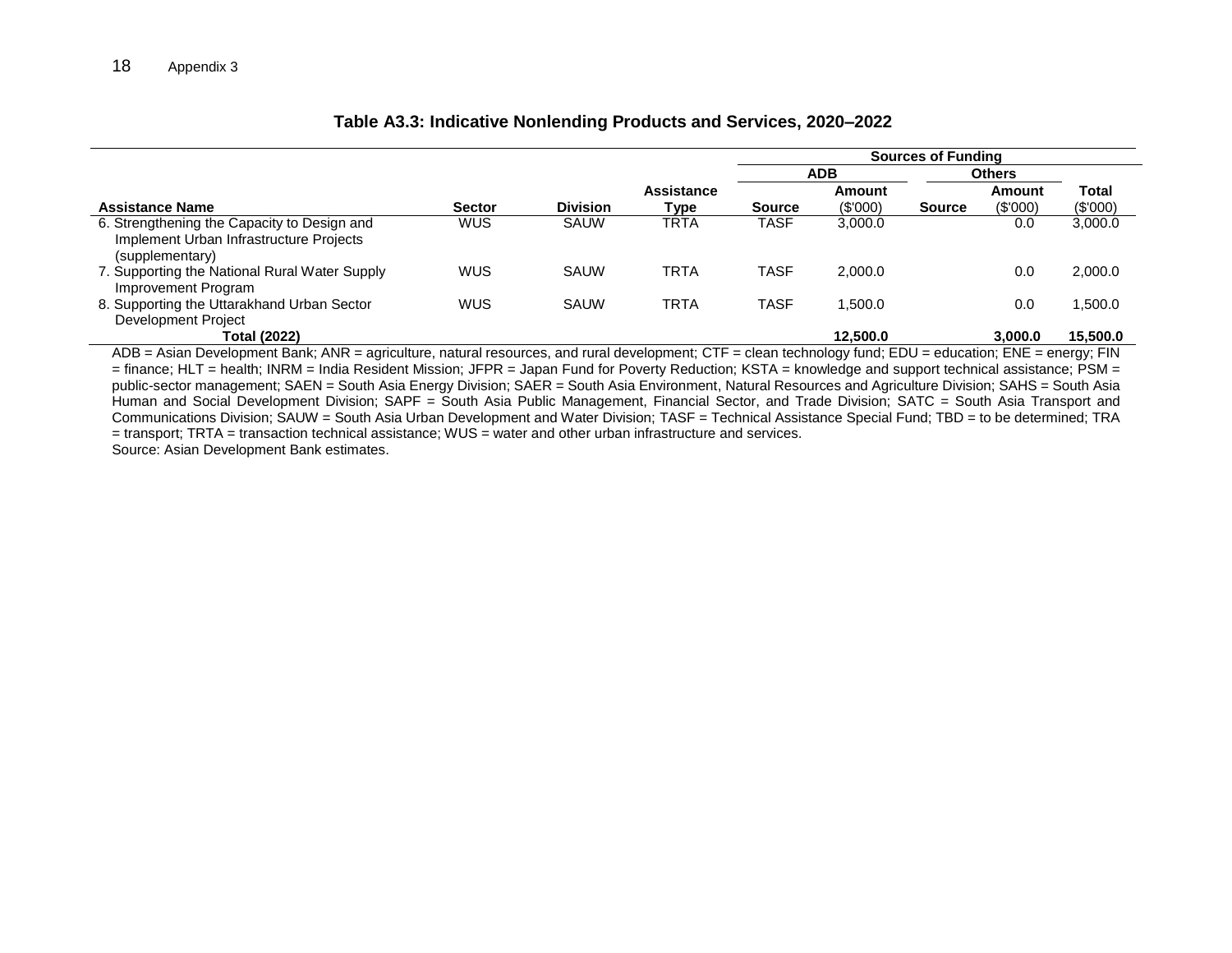### **ASSISTANCE PROGRAM FOR CURRENT YEAR**

# **Table A4.1: Lending Products, 2019**

<span id="page-22-0"></span>

|                                                                                                                                |               |                  |                                           |                 | Year         | Cost (\$ million) |            |     |               |              |       |                        |
|--------------------------------------------------------------------------------------------------------------------------------|---------------|------------------|-------------------------------------------|-----------------|--------------|-------------------|------------|-----|---------------|--------------|-------|------------------------|
|                                                                                                                                |               |                  |                                           |                 | of           |                   |            |     | <b>ADB</b>    |              |       |                        |
|                                                                                                                                |               | <b>Poverty</b>   | <b>Priority</b>                           |                 | <b>TRTA/</b> |                   | Regular    |     | <b>ADF</b>    |              |       | Co-                    |
| <b>Project/Program Name</b>                                                                                                    | <b>Sector</b> | <b>Targeting</b> | Area <sup>a</sup>                         | <b>Division</b> | <b>PRF</b>   | <b>Total</b>      | <b>OCR</b> | COL | <b>Grants</b> | <b>Total</b> | Gov't | finance                |
| <b>2019 Firm</b>                                                                                                               |               |                  |                                           |                 |              |                   |            |     |               |              |       |                        |
| 1. Karnataka Integrated<br>and Sustainable<br><b>Water Resources</b><br>Management<br><b>Investment Program</b><br>(tranche 2) | <b>ANR</b>    | GI               | OP1, OP2,<br>OP3, OP5,<br>OP <sub>6</sub> | <b>SAER</b>     |              | 130.0             | 91.0       | 0.0 | 0.0           | 91.0         | 39.0  | 0.0                    |
| 2. Maharashtra Rural<br>Connectivity<br><b>Improvement Project</b>                                                             | <b>ANR</b>    | GI               | OP1, OP2,<br>OP3, OP5,<br>OP <sub>6</sub> | <b>SAER</b>     |              | 296.0             | 200.0      | 0.0 | 0.0           | 200.0        | 96.0  | 0.0                    |
| 3. Assam Power Sector<br><b>Investment Program</b><br>(tranche 3)                                                              | <b>ENE</b>    | GI               | OP1, OP2,<br>OP3, OP4,<br>OP <sub>6</sub> | <b>SAEN</b>     |              | 274.0             | 210.0      | 0.0 | 0.0           | 210.0        | 64.0  | 0.0                    |
| 4. Bengaluru Smart<br>Energy-Efficient<br><b>Power Distribution</b><br>Project                                                 | <b>ENE</b>    | GI               | OP3, OP4,<br>OP <sub>6</sub>              | <b>SAEN</b>     |              | 270.0             | 100.0      | 0.0 | 0.0           | 100.0        | 80.0  | 90.0<br>(ADB's<br>NSO) |
| 5. Chennai-Kanyakumari<br><b>Industrial Corridor</b><br>Power Sector<br><b>Investment Project</b>                              | <b>ENE</b>    | GI               | OP3, OP4,<br>OP6, OP7                     | <b>SAEN</b>     | 2018         | 653.9             | 451.4      | 0.0 | 0.0           | 451.4        | 202.5 | 0.0                    |
| 6. Maharashtra Rural<br><b>High Voltage</b><br><b>Distribution System</b><br>Program (results-<br>based lending)               | <b>ENE</b>    | GI               | OP1, OP3,<br>OP5, OP6                     | <b>SAEN</b>     | 2020         | 700.0             | 346.0      | 0.0 | 0.0           | 346.0        | 354.0 | 0.0                    |
| 7. Chhattisgarh Roads<br><b>Connectivity Project</b>                                                                           | <b>TRA</b>    | GI               | OP3, OP5                                  | <b>SATC</b>     |              | 521.7             | 350.0      | 0.0 | 0.0           | 350.0        | 171.7 | 0.0                    |
| 8. Mumbai Metro Rail<br><b>Systems Project</b>                                                                                 | <b>TRA</b>    | GI               | OP1, OP2,<br>OP3, OP4,<br>OP <sub>6</sub> | <b>SATC</b>     |              | 1,675.0           | 926.0      | 0.0 | 0.0           | 926.0        | 489.0 | 260.0<br>(NDB)         |
| 9. Public-Private<br>Partnership in Madhya<br><b>Pradesh Road Sector</b><br>Project                                            | <b>TRA</b>    | GI               | OP2, OP3,<br>OP5, OP6                     | <b>SATC</b>     | 2019         | 904.0             | 490.0      | 0.0 | 0.0           | 490.0        | 128.0 | 286.0<br>(private)     |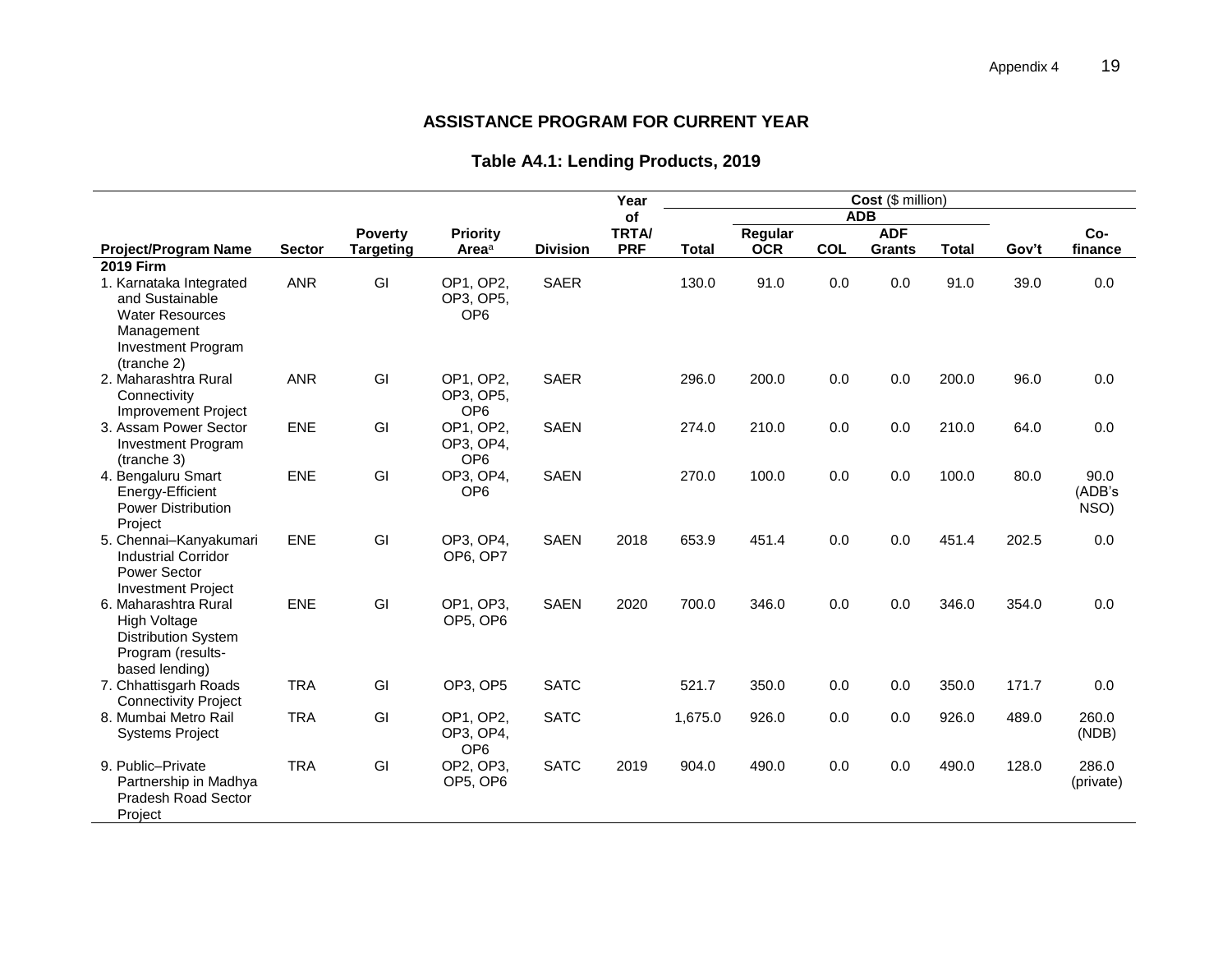|                                                                                                                   |                            |                  |                                           |                 | Year               |              |            |                  | Cost (\$ million)        |              |         |               |
|-------------------------------------------------------------------------------------------------------------------|----------------------------|------------------|-------------------------------------------|-----------------|--------------------|--------------|------------|------------------|--------------------------|--------------|---------|---------------|
|                                                                                                                   |                            | <b>Poverty</b>   | Priority                                  |                 | of<br><b>TRTA/</b> |              | Regular    |                  | <b>ADB</b><br><b>ADF</b> |              |         | Co-           |
| <b>Project/Program Name</b>                                                                                       | <b>Sector</b>              | <b>Targeting</b> | Area <sup>a</sup>                         | <b>Division</b> | <b>PRF</b>         | <b>Total</b> | <b>OCR</b> | <b>COL</b>       | <b>Grants</b>            | <b>Total</b> | Gov't   | finance       |
| 10. Rajasthan State<br>Highway Investment<br>Program (tranche 2)                                                  | <b>TRA</b>                 | GI               | OP1, OP3,<br>OP4, OP5,<br>OP <sub>6</sub> | <b>SATC</b>     |                    | 379.2        | 190.0      | $\overline{0.0}$ | $\overline{0.0}$         | 190.0        | 189.2   | 0.0           |
| 11. Assam Urban<br>Infrastructure<br>Development<br><b>Investment Program</b><br>(tranche 2)                      | <b>WUS</b>                 | GI               | OP2, OP3,<br>OP4, OP6                     | <b>SAUW</b>     |                    | 37.2         | 26.0       | 0.0              | 0.0                      | 26.0         | 11.2    | 0.0           |
| 12. Tamil Nadu Urban<br>Flagship Investment<br>Program (tranche 2)                                                | <b>WUS</b>                 | GI               | OP1, OP2,<br>OP3, OP4,<br>OP <sub>6</sub> | <b>SAUW</b>     |                    | 593.0        | 206.0      | 0.0              | 0.0                      | 206.0        | 387.0   | 0.0           |
| 13. Project Readiness<br>Financing Facility for<br>the North East (PRF)                                           | WUS,<br>TRA,<br><b>ENE</b> | GI               | OP1, OP2,<br>OP4, OP5,<br>OP6, OP7        | <b>INRM</b>     |                    | 10.0         | 10.0       | 0.0              | 0.0                      | 10.0         | 0.0     | 0.0           |
| <b>Total (2019 firm)</b>                                                                                          |                            |                  |                                           |                 |                    | 6,444.0      | 3,596.4    | $0.0\,$          | 0.0                      | 3,596.4      | 2,211.6 | 636.0         |
| 2019 Standby                                                                                                      |                            |                  |                                           |                 |                    |              |            |                  |                          |              |         |               |
| 1. Clean Energy Finance<br>Investment Program<br>(tranche 2)                                                      | ENE                        | GI               | OP1, OP4,<br>OP3, OP6                     | <b>INRM</b>     |                    | 300.0        | 150.0      | 0.0              | 0.0                      | 150.0        | 150.0   | 0.0           |
| 2. Scaling Up Demand<br>Side Energy<br><b>Efficiency Sector</b><br>Project                                        | <b>ENE</b>                 | GI               | OP3, OP6                                  | <b>SAEN</b>     | 2020               | 592.0        | 250.0      | 0.0              | 0.0                      | 250.0        | 296.0   | 46.0<br>(CTF) |
| 3. Uttar Pradesh Power<br><b>Distribution Network</b><br><b>Rehabilitation Project</b>                            | ENE                        | GI               | OP1, OP2,<br>OP3, OP5,<br>OP <sub>6</sub> | <b>SAEN</b>     | 2017               | 670.0        | 430.0      | 0.0              | 0.0                      | 430.0        | 240.0   | 0.0           |
| 4. South Asia<br>Subregional<br>Economic<br><b>Cooperation Road</b><br><b>Connectivity Project</b><br>(tranche 3) | <b>TRA</b>                 | GI               | OP1, OP3,<br>OP5, OP7                     | <b>SATC</b>     |                    | 100.0        | 50.0       | 0.0              | 0.0                      | 50.0         | 50.0    | 0.0           |
| 5. Visakhapatnam-<br>Chennai Industrial<br><b>Corridor Development</b><br>Program (tranche 2)                     | WUS,<br><b>TRA</b>         | GI               | OP2, OP3,<br>OP4, OP6,<br>OP7             | <b>SAUW</b>     |                    | 364.3        | 255.0      | 0.0              | 0.0                      | 255.0        | 109.3   | 0.0           |
| <b>Total (2019)</b><br>standby)                                                                                   |                            |                  |                                           |                 |                    | 2,026.3      | 1,135.0    | 0.0              | 0.0                      | 1,135.0      | 845.3   | 46.0          |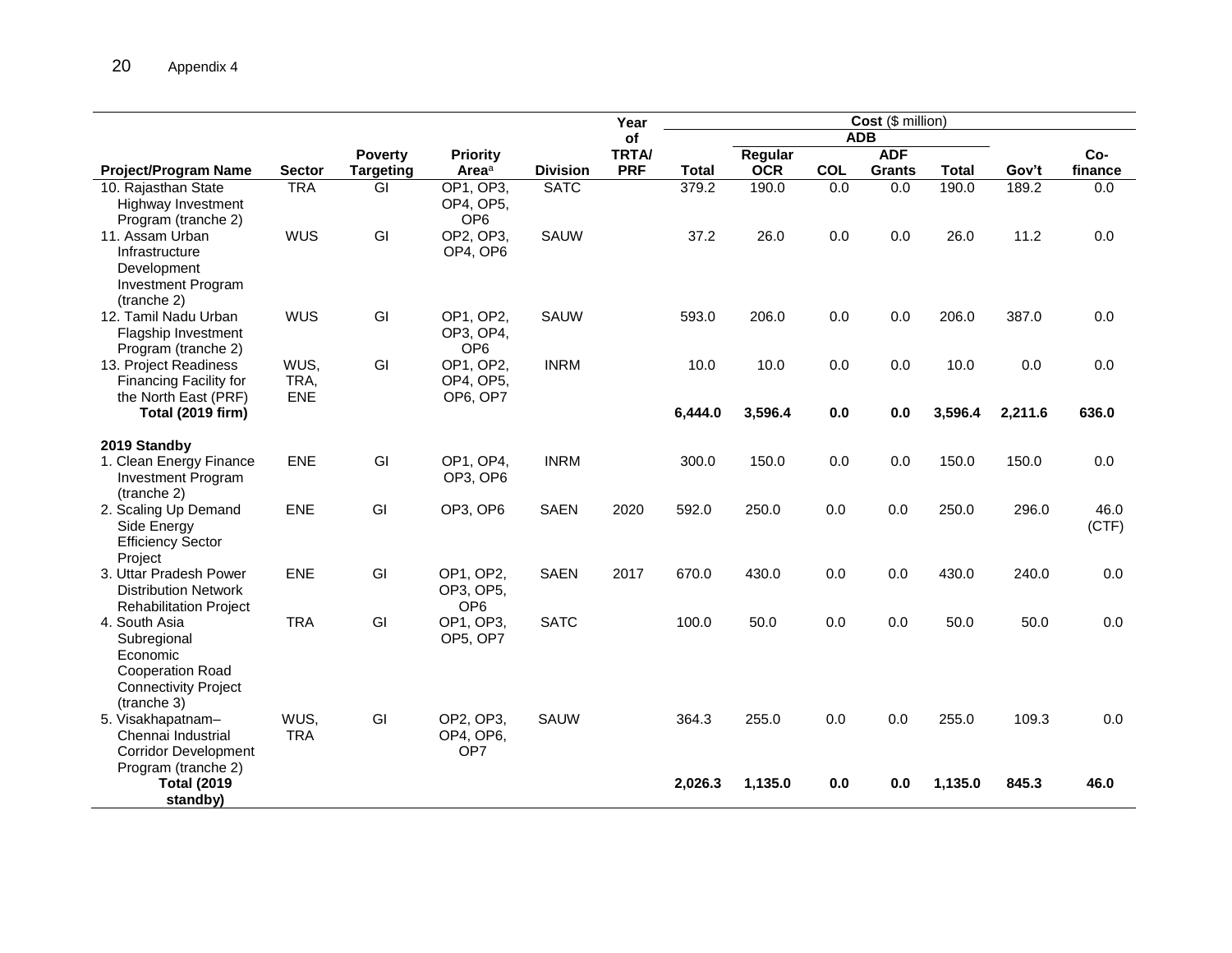ADB = Asian Development Bank; ADF = Asian Development Fund; ANR = agriculture, natural resources, and rural development; COL = concessional OCR lending; CTF = clean technology fund; EDU = education; ENE = energy; GI = general intervention; Gov't = government; INRM = India Resident Mission; NDB= New Development Bank; NSO = nonsovereign operations; OCR = ordinary capital resources; PRF = project readiness financing facility; SAEN = South Asia Energy Division; SAER = South Asia Environment, Natural Resources and Agriculture Division; SATC = South Asia Transport and Communications Division; SAUW = South Asia Urban Development and Water Division; TRA = transport; TRTA = transaction technical assistance; WUS = water and other urban infrastructure and services. Note: Given the provisional nature of the indicative lending program, the composition of lending instruments may change in the actual loan delivery.

<sup>a</sup> OP1 = addressing remaining poverty and reducing inequalities; OP2 = accelerating progress in gender equality; OP3 = tackling climate change, building climate and disaster resilience, and enhancing environmental sustainability; OP4 = making cities more livable; OP5 = promoting rural development and food security; OP6 = strengthening governance and institutional capacity; OP7 = fostering regional cooperation and integration.

Source: Asian Development Bank estimates.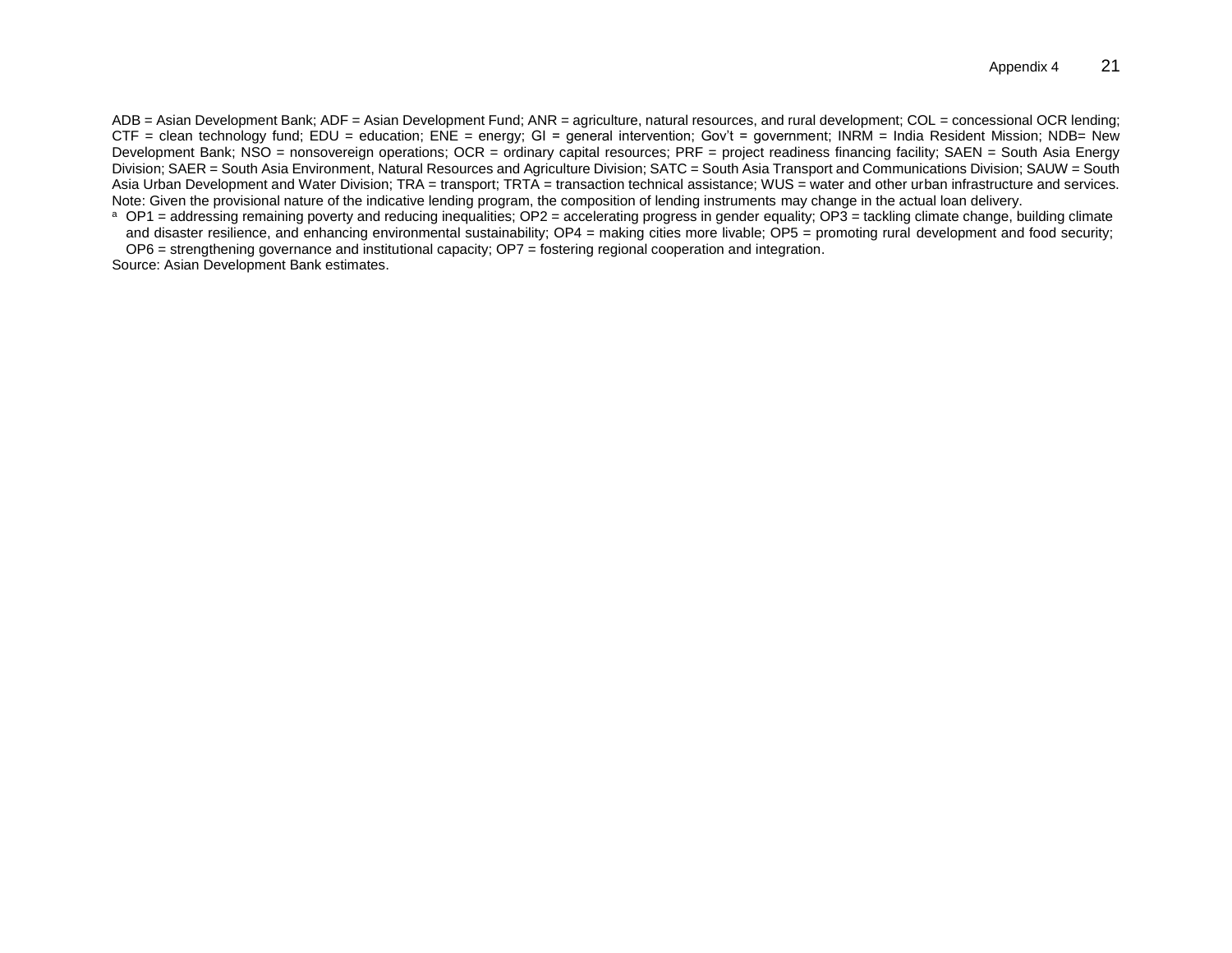# **Table A4.2: Nonlending Products and Services, 2019**

|                                                                   |                |                 |                   |               |               | <b>Sources of Funding</b> |               |              |
|-------------------------------------------------------------------|----------------|-----------------|-------------------|---------------|---------------|---------------------------|---------------|--------------|
|                                                                   |                |                 |                   | <b>ADB</b>    |               |                           | <b>Others</b> |              |
|                                                                   |                |                 | <b>Assistance</b> |               | <b>Amount</b> |                           | Amount        | <b>Total</b> |
| <b>Assistance Name</b>                                            | <b>Sector</b>  | <b>Division</b> | <b>Type</b>       | <b>Source</b> | (\$'000)      | <b>Source</b>             | (\$'000)      | (\$'000)     |
| 1. Institutional Strengthening of the                             | <b>ANR</b>     | <b>SAER</b>     | <b>TRTA</b>       | <b>TASF</b>   | 1,000.0       |                           | 0.0           | 1,000.0      |
| Maharashtra Rural Road Sector for                                 |                |                 |                   |               |               |                           |               |              |
| Sustainable Development                                           |                |                 |                   |               |               |                           |               |              |
| 2. Strengthening the Capacity to Design and                       | <b>ANR</b>     | <b>SAER</b>     | <b>TRTA</b>       | <b>TASF</b>   | 2,000.0       |                           | 0.0           | 2,000.0      |
| Implement Water and Rural Infrastructure                          |                |                 |                   |               |               |                           |               |              |
| Facility (TA Facility)                                            |                |                 |                   |               |               |                           |               |              |
| 3. Odisha Skills Development Project                              | EDU            | <b>SAHS</b>     | <b>TRTA</b>       |               | 0.0           | <b>JFPR</b>               | 2,000.0       | 2,000.0      |
| 4. Supporting Education and Skills<br><b>Development Capacity</b> | EDU            | <b>SAHS</b>     | <b>TRTA</b>       | <b>TASF</b>   | 1,000.0       |                           | 0.0           | 1,000.0      |
| 5. Bengaluru Smart Energy-Efficient Power                         | <b>ENE</b>     | <b>SAEN</b>     | <b>TRTA</b>       | <b>TASF</b>   |               |                           |               |              |
| <b>Distribution Project</b>                                       |                |                 |                   |               | 225.0         |                           | 0.0           | 225.0        |
| 6. Capacity Building on Financial Management                      | ENE            | <b>SAEN</b>     | <b>TRTA</b>       | <b>TASF</b>   | 650.0         |                           | 0.0           | 650.0        |
| Assessment and Gender of the Tamil Nadu                           |                |                 |                   |               |               |                           |               |              |
| <b>Power Transmission Company</b>                                 |                |                 |                   |               |               |                           |               |              |
| 7. Capacity Development of the Maharashtra                        | <b>ENE</b>     | <b>SAEN</b>     | <b>TRTA</b>       | <b>TASF</b>   | 1,000.0       |                           | 0.0           | 1,000.0      |
| Rural High Voltage Distribution System                            |                |                 |                   |               |               |                           |               |              |
| Project                                                           |                |                 |                   |               |               |                           |               |              |
| 8. Enhancing the Capacity to Design and                           | <b>ENE</b>     | <b>SAEN</b>     | <b>TRTA</b>       | <b>TASF</b>   | 1,000.0       |                           | 0.0           | 1,000.0      |
| Implement Energy Sector Projects (TA                              |                |                 |                   |               |               |                           |               |              |
| Facility)                                                         |                |                 |                   |               |               |                           |               |              |
| 9. Enhancing the Capacity of State Utilities in                   | ENE            | <b>SAEN</b>     | <b>TRTA</b>       | <b>TASF</b>   | 100.0         |                           | 0.0           | 100.0        |
| Preparing Energy Sector Projects                                  |                |                 |                   |               |               |                           |               |              |
| (supplementary TA 9455)                                           |                |                 |                   |               |               |                           |               |              |
| 10. Strengthening the Capacity of the National                    | <b>HLT</b>     | <b>SAHS</b>     | <b>TRTA</b>       | <b>TASF</b>   | 300.0         |                           | 0.0           | 300.0        |
| Urban Health Mission (supplementary TA                            |                |                 |                   |               |               |                           |               |              |
| 8899)                                                             |                |                 |                   |               |               |                           |               |              |
| 11. Supporting the National Health Authority                      | <b>HLT</b>     | <b>SAPF</b>     | <b>KSTA</b>       | <b>TASF</b>   | 225.0         |                           | 0.0           | 225.0        |
| 12. Information Technology and Capacity-                          | ICT            | <b>INRM</b>     | <b>KSTA</b>       | <b>TASF</b>   | 225.0         |                           | 0.0           | 225.0        |
| <b>Building Support for Project Development</b>                   |                |                 |                   |               |               |                           |               |              |
| and Management at the Department of                               |                |                 |                   |               |               |                           |               |              |
| <b>Economic Affairs</b>                                           |                |                 |                   |               |               |                           |               |              |
| 13. Supporting Civil Service Training Under the                   | <b>PSM</b>     | <b>INRM</b>     | <b>KSTA</b>       | <b>TASF</b>   | 300.0         |                           | 0.0           | 300.0        |
| Department of Personnel and Training                              |                |                 |                   |               |               |                           |               |              |
| 14. Strengthening the Capacity to Design and                      | <b>TRA</b>     | <b>SATC</b>     | <b>TRTA</b>       | <b>TASF</b>   | 2,500.0       |                           | 0.0           | 2,500.0      |
| Implement Transport Infrastructure Projects                       |                |                 |                   |               |               |                           |               |              |
| 15. Advancing Gender Budgeting in Select                          | TRA, ANR, EDU, | <b>INRM</b>     | <b>KSTA</b>       |               | 0.0           | <b>JFPR</b>               | 2,000.0       | 2,000.0      |
| <b>States</b>                                                     | ENE, FIN, WUS, |                 |                   |               |               |                           |               |              |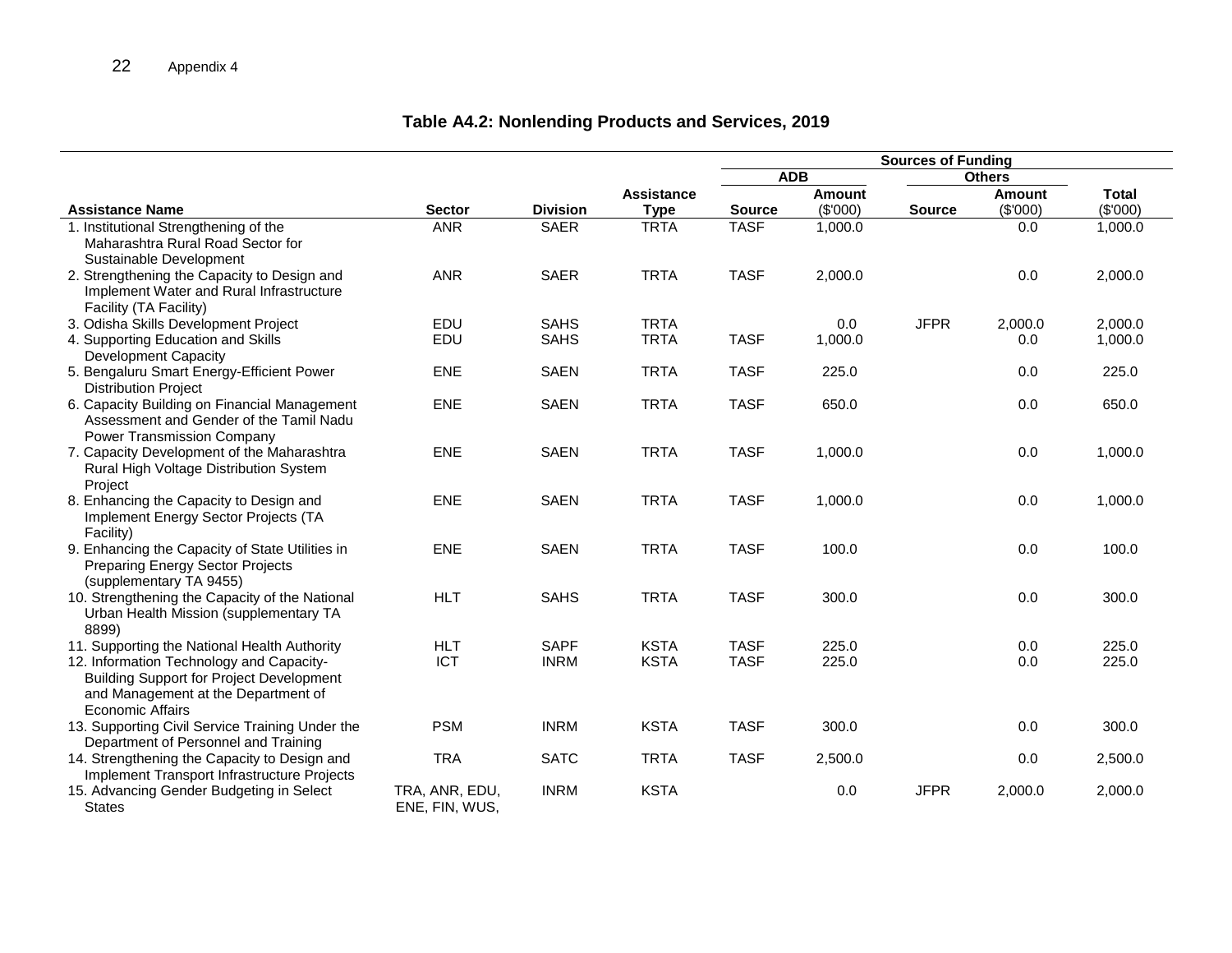#### **Table A4.2: Nonlending Products and Services, 2019**

|                                                             |                                                                              |                 |                   | <b>Sources of Funding</b> |                     |               |                                                                                    |                              |
|-------------------------------------------------------------|------------------------------------------------------------------------------|-----------------|-------------------|---------------------------|---------------------|---------------|------------------------------------------------------------------------------------|------------------------------|
|                                                             |                                                                              |                 |                   | <b>ADB</b>                |                     |               | <b>Others</b>                                                                      |                              |
|                                                             |                                                                              |                 | <b>Assistance</b> |                           | Amount              |               | <b>Amount</b>                                                                      | Total                        |
| <b>Assistance Name</b>                                      | <b>Sector</b>                                                                | <b>Division</b> | Type              | <b>Source</b>             | (S'000)             | <b>Source</b> | (\$'000)                                                                           | (\$'000)                     |
| 16. Capacity Building for Project Design,                   | TRA, ANR, EDU,                                                               | <b>INRM</b>     | <b>TRTA</b>       | <b>TASF</b>               | 1,000.0             |               | 0.0                                                                                | 1,000.0                      |
| Implementation and Evaluation                               | ENE, FIN, WUS,                                                               |                 |                   |                           |                     |               |                                                                                    |                              |
| (supplementary TA 9635)                                     |                                                                              |                 |                   |                           |                     |               |                                                                                    |                              |
| 17. Knowledge and Institutional Strengthening               | TRA, ENE, WUS                                                                | <b>INRM</b>     | <b>KSTA</b>       | <b>TASF</b>               | 2,000.0             |               | 0.0                                                                                | 2,000.0                      |
| for Infrastructure Planning and Sustainable                 |                                                                              |                 |                   |                           |                     |               |                                                                                    |                              |
| Development for Subregional Integration                     |                                                                              |                 |                   |                           |                     |               |                                                                                    |                              |
| 18. Strengthening the Capacity to Design and                | <b>WUS</b>                                                                   | SAUW            | TRTA              | <b>TASF</b>               | 2,000.0             |               | 0.0                                                                                | 2,000.0                      |
| Implement Urban Infrastructure Projects (TA                 |                                                                              |                 |                   |                           |                     |               |                                                                                    |                              |
| Facility)                                                   |                                                                              |                 |                   |                           |                     |               |                                                                                    |                              |
| 19. Strengthening Smart Water Management                    | <b>WUS</b>                                                                   | <b>SAUW</b>     | <b>TRTA</b>       |                           | 0.0                 | <b>UCCRTF</b> | 50.0                                                                               | 50.0                         |
| and Urban Climate Change Resilience in                      |                                                                              |                 |                   |                           |                     |               |                                                                                    |                              |
| Tami Nadu (subproject 1) (supplementary TA                  |                                                                              |                 |                   |                           |                     |               |                                                                                    |                              |
| 9129)                                                       | <b>WUS</b>                                                                   | <b>SAUW</b>     | <b>TRTA</b>       |                           | 0.0                 | <b>UCCRTF</b> |                                                                                    |                              |
| 20. Strengthening the Capacity of Kolkata                   |                                                                              |                 |                   |                           |                     |               | 2,000.0                                                                            | 2,000.0                      |
| Municipal Corporation to Resilient Urban<br><b>Services</b> |                                                                              |                 |                   |                           |                     |               |                                                                                    |                              |
| <b>Total (2019)</b>                                         |                                                                              |                 |                   |                           | 15,525.0            |               | 6.050.0                                                                            | 21,575.0                     |
| ADD Asian Davelanges at Dank: AND                           | TNE CONSUMING A SUBSIDIARY CONTINUES AND INTERFERING A SUBSIDIARY CONTINUES. |                 |                   |                           | <b>AMARAGE CIAL</b> |               | $E_{\text{meas}}$ and $E = \frac{1}{2}$ if $T = \frac{1}{2}$ and $E = \frac{1}{2}$ | the first come in this case. |

ADB = Asian Development Bank; ANR = agriculture, natural resources, and rural development; EDU = education; ENE = energy; FIN = finance; HLT = health; ICT = information and communication technology; INRM = India Resident Mission; JFPR = Japan Fund for Poverty Reduction; KSTA = knowledge and support technical assistance; PSM = public sector management; SAEN = South Asia Energy Division; SAER = South Asia Environment, Natural Resources and Agriculture Division; SAHS = South Asia Human and Social Development Division; SAPF = South Asia Public Management, Financial Sector, and Trade Division; SATC = South Asia Transport and Communications Division; SAUW = South Asia Urban Development and Water Division; TASF = Technical Assistance Special Fund; TRA = transport; TRTA = transaction technical assistance; UCCRTF = Urban Climate Change Resilience Trust Fund. WUS = water and other urban infrastructure and services.

Source: Asian Development Bank estimates.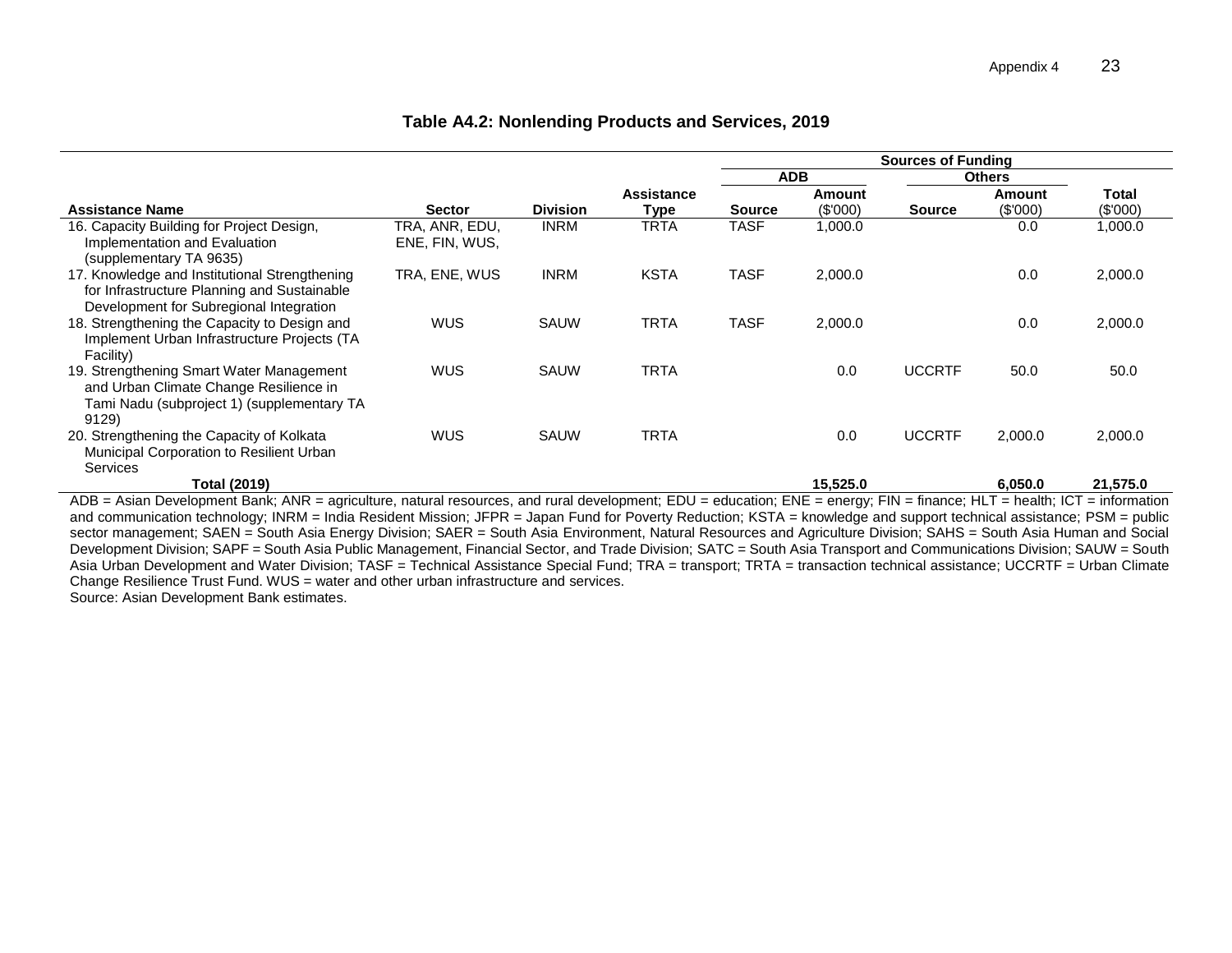### **INDICATIVE KNOWLEDGE PRODUCTS AND EVENTS**

### **Table A5.1: Knowledge Products and Events for 2020**

|                                                                                                 |                         |                                     | Department or          |                       |
|-------------------------------------------------------------------------------------------------|-------------------------|-------------------------------------|------------------------|-----------------------|
|                                                                                                 |                         |                                     | <b>Sector Group or</b> |                       |
| <b>Title of Publication or Event</b>                                                            | <b>Subject</b>          | Type                                | <b>Thematic Group</b>  | <b>Funding Source</b> |
| Developing a Technology-Enabled and Risk Management-Based                                       | Transport               | Technical study                     | SARD                   | TA 9555               |
| System for Enforcement of Rules for Road Freight in India                                       |                         |                                     |                        |                       |
| Developing Chittagong as a Transshipment Hub for Northeast India                                | Transport               | Policy brief                        | SARD                   | TA 9665               |
| Enhancing Manufacturing Competitiveness in Rajasthan                                            | Multisector             | Working paper                       | SARD                   | TA 9665               |
| Learning by Doing: Compilation of Experiences of Executing                                      | Multisector             | Technical study                     | SARD                   | TA 9635               |
| Agencies in India                                                                               |                         |                                     |                        |                       |
| Report on North East Corridor Study                                                             | Multisector             | Technical study                     | SARD                   | TA 9665               |
| Rural Roads to Prosperity: ADB's Assistance to Pradhan Mantri<br>Gram Sadak Yojana <sup>a</sup> | Transport               | Technical study                     | SARD                   | TA 9665               |
| Strengthening Micro, Small, and Medium-Sized Enterprises in Uttar<br>Pradesh                    | Finance                 | Working paper                       | SARD                   | TA 9665               |
| Uttarakhand Emergency Assistance Project: ADB's Role in Disaster<br><b>Rehabilitation</b>       | Multisector             | Technical study                     | SARD                   | TA 9665               |
| India Capacity Development Resource Centers: 30 workshops                                       | Capacity<br>development | Training or capacity<br>development | <b>SARD</b>            | TA 9635               |
| Subregional Conference on Strategies for Smart, Safe, and<br>Equitable Cities in South Asia     | Capacity<br>development | Training or capacity<br>development | SARD                   | TA 8311               |
| Solar Rooftop Investment Program Training Workshops and Film                                    | Capacity<br>development | Training or capacity<br>development | SARD                   | TA 9187               |
| Total number of publications = $8$                                                              |                         |                                     |                        |                       |

<span id="page-27-0"></span>**Total number of events = 3**

ADB = Asian Development Bank, SARD = South Asia Department, TA = technical assistance.

<sup>a</sup> Pradhan Mantri Gram Sadak Yojana is a nationwide plan that aims to provide all-weather road connectivity in India. Source: Asian Development Bank estimates.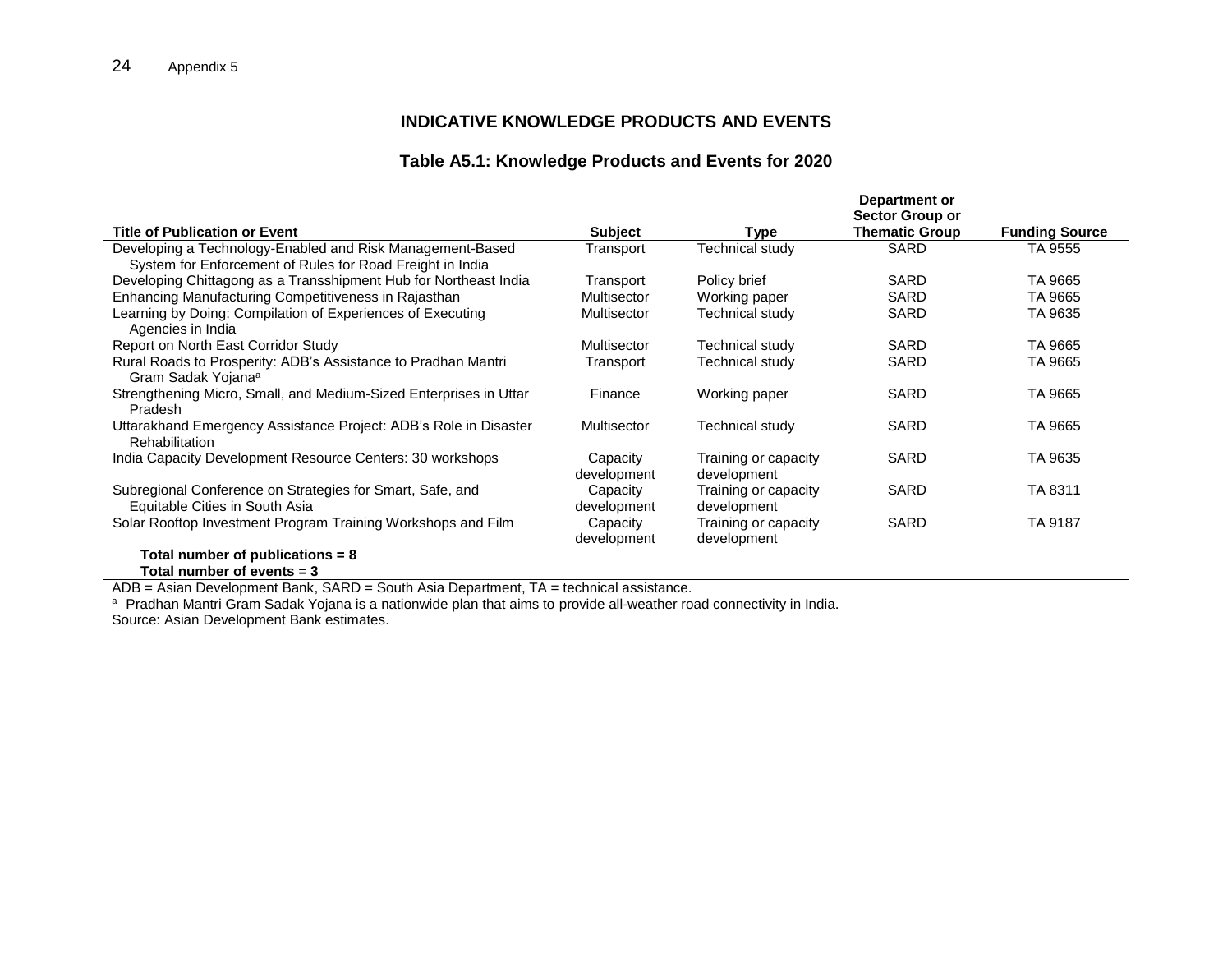|                                                                                                                                            |                    |                        | <b>Department or</b>                            |                       |
|--------------------------------------------------------------------------------------------------------------------------------------------|--------------------|------------------------|-------------------------------------------------|-----------------------|
| <b>Title of Publication or Event</b>                                                                                                       | <b>Subject</b>     | <b>Type</b>            | <b>Sector Group or</b><br><b>Thematic Group</b> | <b>Funding Source</b> |
| A Study on the Development of Logistics Park in India                                                                                      | Transport          | <b>Technical study</b> | SARD                                            | TA 7734               |
| Action Plan for the Promotion of Coastal Shipping in India                                                                                 | Transport          | <b>Technical study</b> | <b>SARD</b>                                     | TA 9555               |
| Assam: India's Expressway to the Association of Southeast Asian<br><b>Nations</b>                                                          | <b>RCI</b>         | <b>Technical study</b> | <b>SARD</b>                                     | TA 7734               |
| Chennai-Kanyakumari Industrial Corridor                                                                                                    | Economic corridor  | <b>Technical study</b> | <b>SARD</b>                                     | TA 9665               |
| Enhancing Employability: Case Study of Additional Skills<br>Acquisition Program in Kerala                                                  | Education          | <b>Technical study</b> | SARD                                            | TA 3188               |
| Enhancing India's Participation in Global Value Chains                                                                                     | <b>RCI</b>         | Working paper          | <b>SARD</b>                                     | TA 9665               |
| Export Growth in India with Lessons for South Asia                                                                                         | <b>RCI</b>         | <b>Technical study</b> | SARD                                            | TA 9665               |
| Frequently Asked Questions Manual on Single Window Clearance<br>Web Portal                                                                 | Multisector        | <b>Technical study</b> | <b>SARD</b>                                     | TA 9187               |
| Gender Equality Results Case Study: India - Infrastructure<br>Development Investment Program for Tourism in Himachal<br>Pradesh and Punjab | Gender             | <b>Technical study</b> | <b>SARD</b>                                     | TA 8311               |
| Gender Equality Results Case Study: India - Rural Connectivity<br><b>Investment Program</b>                                                | Gender             | Technical study        | <b>SARD</b>                                     | TA 8311               |
| Identifying the Potential of Solar Rooftop Across Government-<br><b>Owned Enterprises</b>                                                  | Energy             | <b>Technical study</b> | SARD                                            | TA 9187               |
| Inclusive Growth and Infrastructure                                                                                                        | Economics          | Working paper          | <b>SARD</b>                                     | Non-TA                |
| <b>Industrial Parks Rating System</b>                                                                                                      | Industry and trade | <b>Technical study</b> | <b>SARD</b>                                     | TA 7734               |
| India's Next Wave of Reforms                                                                                                               | Economics          | Op-ed                  | <b>SARD</b>                                     | Non-TA                |
| Maharashtra Agriculture Value Chain Scoping Study                                                                                          | Agriculture        | <b>Technical study</b> | SARD                                            | TA 9665               |
| Nowcasting India's Growth                                                                                                                  | Economics          | Working paper          | <b>SARD</b>                                     | TA 9665               |
| Productivity and Poverty Reduction                                                                                                         | Economics          | Policy brief           | <b>SARD</b>                                     | TA 9665               |
| Quarterly Forecasting Model for India's Economic Growth: Bayesian<br>Vector Autoregression Approach                                        | Economics          | Working paper          | SARD                                            | TA 9665               |
| Understanding India's Exports Experiences                                                                                                  | Economics, RCI     | Working paper          | SARD                                            | TA 9665               |
| Uttar Pradesh Infrastructure Framework Plan                                                                                                | Economics          | Policy brief           | SARD                                            | TA 7734               |

#### **Table A5.2: Additional Knowledge Products and Events Delivered in 2019**

#### **Total number of publications = 20 Total number of events = 0**

RCI = regional cooperation and integration, SARD = South Asia Department, TA = technical assistance. Source: Asian Development Bank estimates.